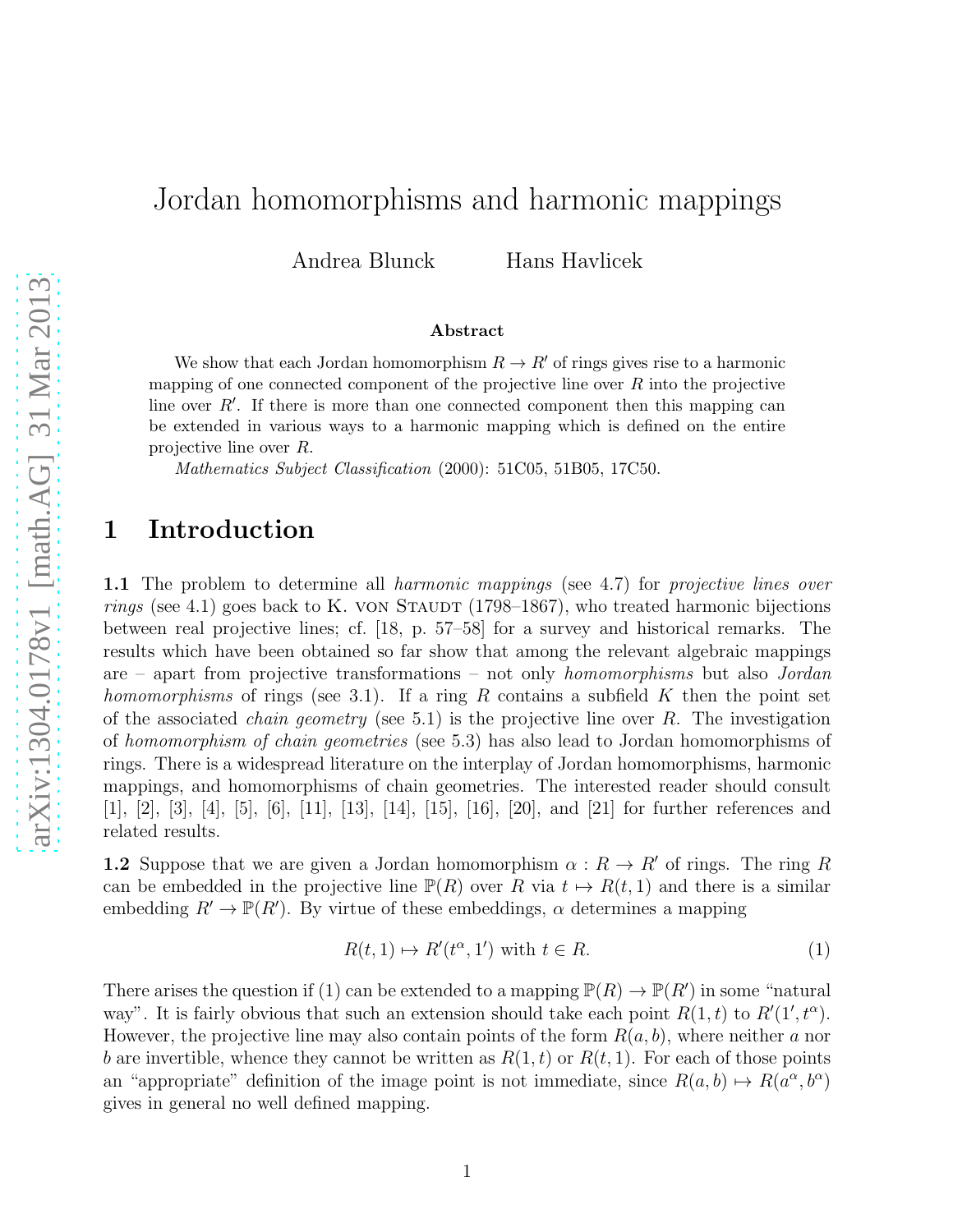An affirmative answer to the question above has been given by C. BARTOLONE [1] under the additional assumption that  $R$  is a ring of stable rank 2. Among the rings with this property are, e.g., local rings, matrix rings over fields, and finite-dimensional algebras over commutative fields. In case of stable rank 2 each point of  $\mathbb{P}(R)$  can be written in the form  $R(t_1t_2-1,t_1)$  with parameters  $t_1, t_2 \in R$ , and

$$
R(t_1t_2 - 1, t_1) \mapsto R'(t_1^{\alpha}t_2^{\alpha} - 1', t_1^{\alpha})
$$
\n(2)

is a well defined extension of (1).

In the present article there will be no restriction on the rings  $R$  and  $R'$ . We shall show that the mapping (1) can be extended to a harmonic mapping  $\overline{\alpha}: C \to \mathbb{P}(R')$ , where  $C \subseteq \mathbb{P}(R)$ denotes the *connected component* (in the graph-theoretic sense; see 4.1) of the point R(1, 0). If  $C \neq \mathbb{P}(R)$  then  $\overline{\alpha}$  can be extended in various ways to a harmonic mapping  $\mathbb{P}(R) \to \mathbb{P}(R')$ . The definition of  $\overline{\alpha}$  is rather involved: Each point of the connected component C can be described by some finite sequence  $(t_1, t_2, \ldots, t_n)$  of parameters in R, where  $n \geq 0$  is variable. Then the Jordan homomorphism acts on these parameters, i.e., the sequence  $(t_1^{\alpha}, t_2^{\alpha}, \ldots, t_n^{\alpha})$ determines the image point; cf. formula (3) below which is a generalization of (2). The number of parameters which is needed in order to describe all points of C may be unbounded. Furthermore, a point of C may admit many representations in terms of parameters. So the problem is to show that we have a well defined mapping. In  $[1]$  the situation is less complicated: When R is a ring of stable rank 2, the projective line  $\mathbb{P}(R)$  coincides with the connected component C and, as has been mentioned above, each point of  $\mathbb{P}(R)$  can be described with just two parameters.

**1.3** The paper is organized as follows: In Section 2 we discuss the *elementary subgroup*  $E_2(R)$ of the general linear group  $GL_2(R)$  over a ring R. Following P.M. COHN [12] we consider a family of matrices  $E(t)$ ,  $t \in R$ , with the property that each matrix in  $E_2(R)$  can be written as a product  $E(t_1)E(t_2)\cdots E(t_n)$  with  $t_1, t_2, \ldots, t_n \in R$  and  $n \geq 0$ . The entries of a matrix in  $E_2(R)$  can be expressed with the help of an infinite family of polynomials in non-commuting indeterminates. Next, in Section 3, we introduce the concept of a *polynomial with Jordan property* and present two infinite families of such polynomials (Propositions 3.3 and 3.4). These polynomials are used in order to compare the matrices  $E(t_1)E(t_2)\cdots E(t_n) \in E_2(R)$ and  $E(t_1^{\alpha})E(t_2^{\alpha})\cdots E(t_n^{\alpha}) \in E_2(R')$ . For example, if the (1, 1)-entry of the first matrix is a unit, then so is the  $(1, 1)$ -entry of the second matrix (Theorem 3.5).

Unfortunately, in general there is no well defined mapping sending  $E(t_1)E(t_2)\cdots E(t_n)$ to  $E(t_1^{\alpha})E(t_2^{\alpha})\cdots E(t_n^{\alpha})$ . But we can pass from  $E_2(R')$  to an appropriate quotient group  $E_2(R'')/N_{\alpha}$ ; here R'' denotes the subring of R' which is generated by the image of the Jordan homomorphism  $\alpha$  and  $N_{\alpha}$  is a normal subgroup of  $E_2(R'')$  which depends on  $\alpha$ . In this way a well defined homomorphism of groups  $E_2(R) \to E_2(R'')/N_\alpha$  can be obtained (Theorem 3.6). If  $N_{\alpha}$  contains only the identity matrix then we have a well defined mapping  $E_2(R) \rightarrow E_2(R'')$  (Corollary 3.7). This is the case when  $\alpha$  belongs to a certain class of Jordan homomorphisms, including homomorphisms and antihomomorphisms. However, we shall see that  $N_{\alpha}$  can also be non-trivial (Examples 3.8). We show that  $N_{\alpha}$  is in the centre of  $E_2(R'')$ , whence the Jordan homomorphism  $\alpha$  gives rise to a homomorphism

$$
\alpha_{\rm PE}:PE_2(R)\to PE_2(R'')
$$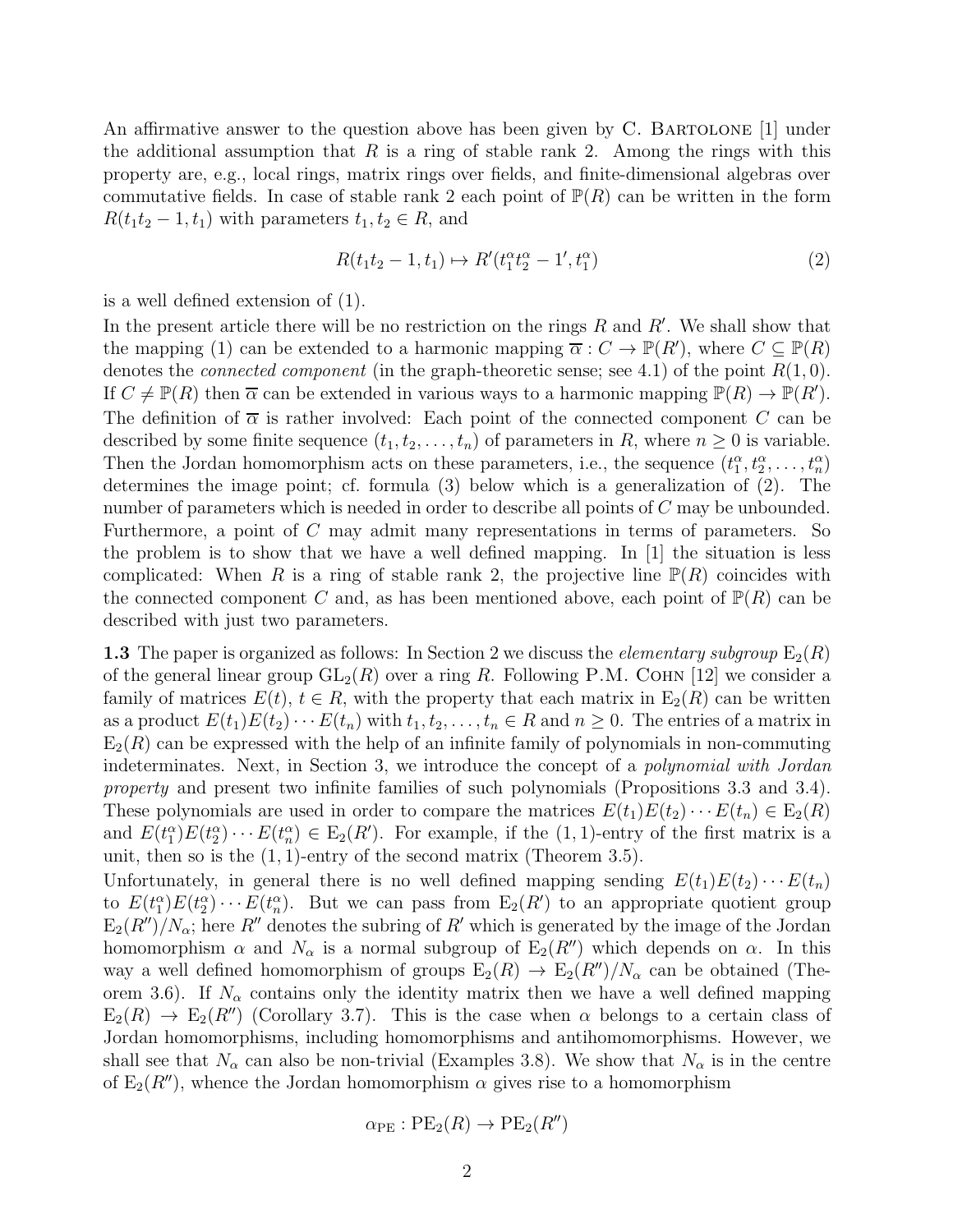of *projective elementary groups* (see 4.1), which act on the connected component  $C \subseteq \mathbb{P}(R)$ and a connected component of the subline  $\mathbb{P}(R'') \subseteq \mathbb{P}(R')$ , respectively (Theorem 4.4). The mapping  $\alpha_{PE}$  is then the key to showing that a well defined mapping  $\overline{\alpha}$  of the points of C is given by

$$
R(1,0) \cdot E(t_1)E(t_2)\cdots E(t_n) \mapsto R'(1',0') \cdot E(t_1^{\alpha})E(t_2^{\alpha})\cdots E(t_n^{\alpha})
$$
\n(3)

with  $t_1, t_2, \ldots, t_n \in R$  and  $n \geq 0$ . This  $\overline{\alpha}$  extends (1) and it turns  $\alpha_{PE}$  into a homomorphism of transformation groups. We show some geometric properties of the mapping  $\overline{\alpha}$  and present several examples to illustrate our results.

In Section 5 we examine homomorphisms of chain geometries. In particular, it will be established that the isomorphisms of affine chain geometries discussed by A. HERZER in [15, 9.1] can be extended to homomorphisms of chain geometries without any additional assumption on the underlying rings (Theorem 5.2). Thus our results yield new examples of homomorphisms of chain geometries.

# 2 The elementary subgroup  $E_2(R)$

2.1 Throughout this paper we shall only consider associative rings with a unit element, which is preserved by homomorphisms, inherited by subrings, and acts unitally on modules. The group of *invertible elements* and the *centre* of a ring R will be denoted by  $R^*$  and  $Z(R)$ , respectively. Also, we shall write  $\mathcal{S}(R) := R^0 \cup R^1 \cup R^2 \cup \dots$  for the set of all *finite sequences* in  $R$ , including the empty sequence.

**2.2** We recall that the *elementary subgroup*  $E_2(R)$  of the general linear group  $GL_2(R)$  is generated by the set of all matrices

$$
E(t) := \begin{pmatrix} t & 1 \\ -1 & 0 \end{pmatrix} \text{ with } t \in R. \tag{4}
$$

Furthermore,

$$
E(t)^{-1} = \begin{pmatrix} 0 & -1 \\ 1 & t \end{pmatrix} = E(0) \cdot E(-t) \cdot E(0), \tag{5}
$$

whence each element of  $E_2(R)$  can be written in the form

$$
E(t_1) \cdot E(t_2) \cdots E(t_n) =: E(t_1, t_2, \dots, t_n) =: E(T)
$$
\n(6)

where  $T := (t_1, t_2, \ldots, t_n) \in \mathcal{S}(R)$  denotes a sequence of  $n \geq 0$  elements; cf. [12, p. 368]. It is easily seen that a  $(2 \times 2)$ -matrix over R commutes with all matrices  $E(t)$ ,  $t \in R$ , if and only if it has the form  $diag(a, a)$  with  $a \in Z(R)$ . Hence the centre of  $E_2(R)$  is the subgroup

$$
H := \mathcal{E}_2(R) \cap \{ \text{diag}(a, a) \mid a \in Z(R)^* \}. \tag{7}
$$

2.3 In order to describe the entries of a matrix (6) we consider an infinite sequence  $X = (x_1, x_2, \ldots)$  of indeterminates over Z and the free Z-algebra  $\mathbb{Z}\langle X \rangle$ . Its elements are polynomials in the non-commuting indeterminates  $x_1, x_2, \ldots$  with coefficients in  $\mathbb{Z}$ .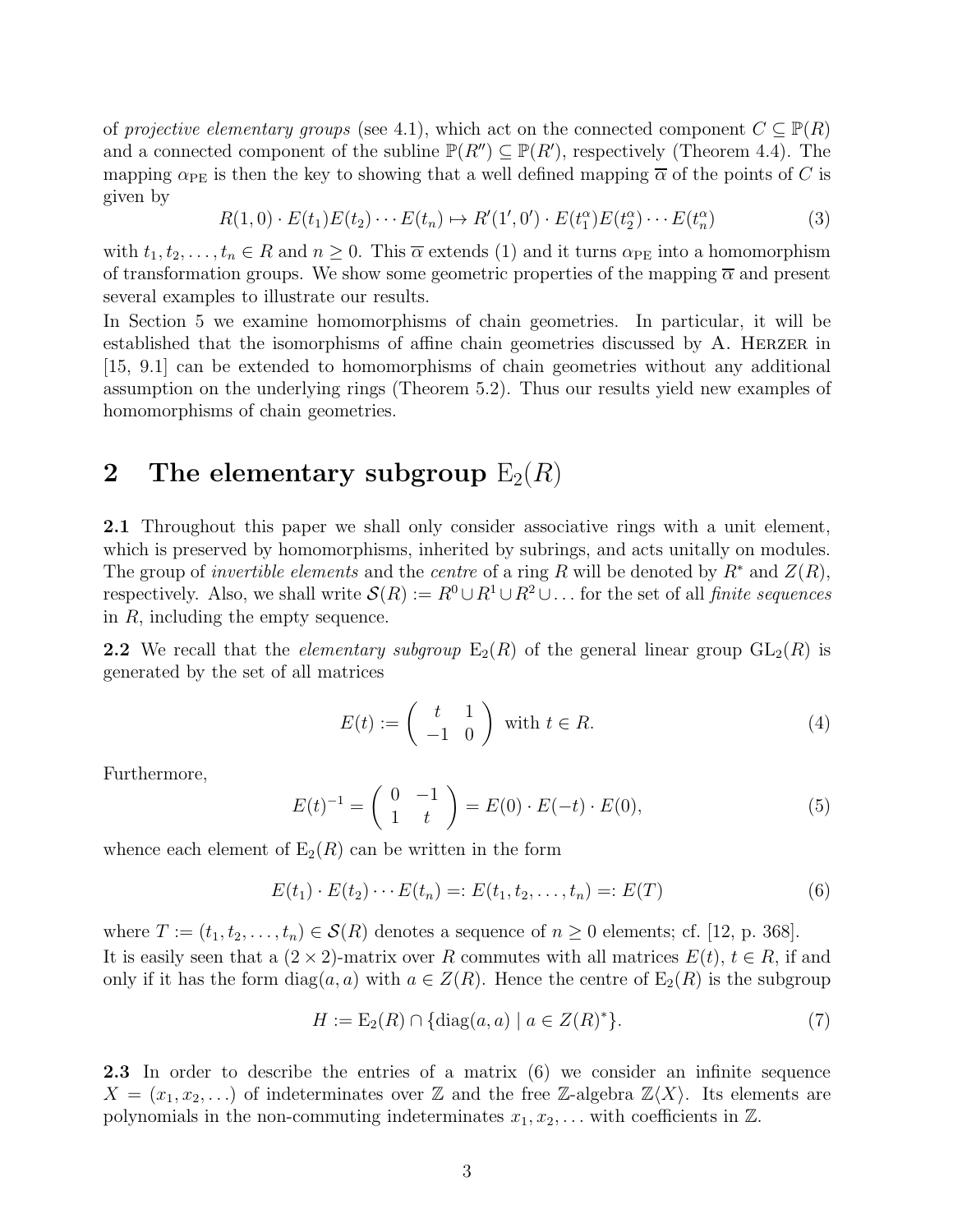We shall frequently use the following *universal property* of  $\mathbb{Z}\langle X \rangle$  [19, p. 6]: If R is an arbitrary ring and  $(t_1, t_2, \ldots)$  is an infinite sequence of elements in R, then there is a unique homomorphism  $\mathbb{Z}\langle X\rangle \to R$  such that  $x_i \mapsto t_i$  for each  $i \in \{1, 2, \ldots\}$ . The image of  $f \in$  $\mathbb{Z}\langle X\rangle$  under this homomorphism is written as  $f(t_1, t_2, \ldots)$ . Also, we have a homomorphism  $E_2(\mathbb{Z}\langle X\rangle) \to E_2(R)$  by the action of  $f \mapsto f(t_1, t_2, \ldots)$  on the entries of a matrix. In addition, let  $T = (t_1, t_2, \ldots, t_n) \in \mathcal{S}(R)$  be a finite sequence which may be empty  $(n < 1)$ . Then we put

$$
f(T) = f(t_1, t_2, \dots, t_n) := f(t_1, t_2, \dots, t_n, 0, 0, \dots).
$$
\n(8)

In order to avoid misinterpretations let us point out the following particular case of (8): Assume that  $f = 2x_2 + x_3 \in \mathbb{Z}\langle X \rangle$ ,  $T = (x_2, x_3) \in \mathcal{S}(\mathbb{Z}\langle X \rangle)$ , and  $V = (v_1, v_2, v_3) \in$  $\mathcal{S}(R)$ . Then  $f(T) = f(x_2, x_3)$  denotes that polynomial which arises from  $f \in \mathbb{Z}\langle X \rangle$  if X is substituted by  $(x_2, x_3, 0, 0, \ldots)$ . As  $f(x_2, x_3) = 2x_3 \neq f$ , we must not write " $f =$  $f(x_2, x_3)$ " in order to stress that f belongs to the Z-subalgebra of  $\mathbb{Z}\langle X\rangle$  generated by  $\{x_2, x_3\}$ . Furthermore,  $f(V) = 2v_2 + v_3$ , but  $(f(T))(V) = (f(x_2, x_3))(V) = 2x_3(V) = 2v_3 = f(v_2, v_3)$ . On the other hand, for each  $g \in \mathbb{Z}\langle X \rangle$  there is a sufficiently large integer n such that  $g = g(x_1, x_2, \ldots, x_n).$ 

**2.4** Following [12, p. 376], we define a sequence of elements in  $\mathbb{Z}\langle X\rangle$  recursively by

$$
e^{(-2)} := -1, \quad e^{(-1)} := 0, \quad e^{(0)} := 1, \quad \}
$$
  
\n
$$
e^{(n)} := e^{(n-1)} x_n - e^{(n-2)}, \quad \}
$$
\n(9)

where  $n \in \{1, 2, \ldots\}$ . It will turn out useful to have a short notation for polynomials that arise from the ones given in (9) by a substitution (8) as follows: Given  $i, j \in \mathbb{Z}$  with  $i \geq 1$ and  $j \geq i-3$  we define

$$
e_i^j := e^{(j-i+1)}(x_i, x_{i+1}, \dots, x_j), \quad \tilde{e}_i^j := e^{(j-i+1)}(x_j, x_{j-1}, \dots, x_i). \tag{10}
$$

So  $j$  is an upper index rather than an exponent. In particular, we have

$$
e_1^n = e^{(n)}(x_1, x_2, \dots, x_n) = e^{(n)} \text{ for all } n \in \{-2, -1, \dots\}.
$$
 (11)

Furthermore, each polynomial  $e_i^j$  $i$  can be written as a Z-linear combination of monomials  $x_{h_1}x_{h_2}\cdots x_{h_m}$  with  $i\leq h_1 < h_2 < \cdots < h_m \leq j$  and m ranging from 0 to  $j-i+1$ . Likewise  $\tilde{e}_i^j$ i is a Z-linear combination of monomials  $x_{h_1}x_{h_2}\cdots x_{h_m}$  with  $j \ge h_1 > h_2 > \cdots > h_m \ge i$  and m ranging from 0 to  $j-i+1$ . For example,  $e_2^2 = e^{(1)}(x_2) = x_2$  and  $e_5^6 = e^{(2)}(x_5, x_6) = x_5x_6 - 1$ . Many of the following calculations are based upon the identities

$$
e_i^j = e_i^{j-1} x_j - e_i^{j-2}, \tag{12}
$$

$$
\tilde{e}_i^j = \tilde{e}_{i+1}^j x_i - \tilde{e}_{i+2}^j,\tag{13}
$$

which follow from (9) and (10) whenever  $1 \ge i \ge j$ . Next we describe certain elements of the group  $E_2(\mathbb{Z}\langle X\rangle)$ :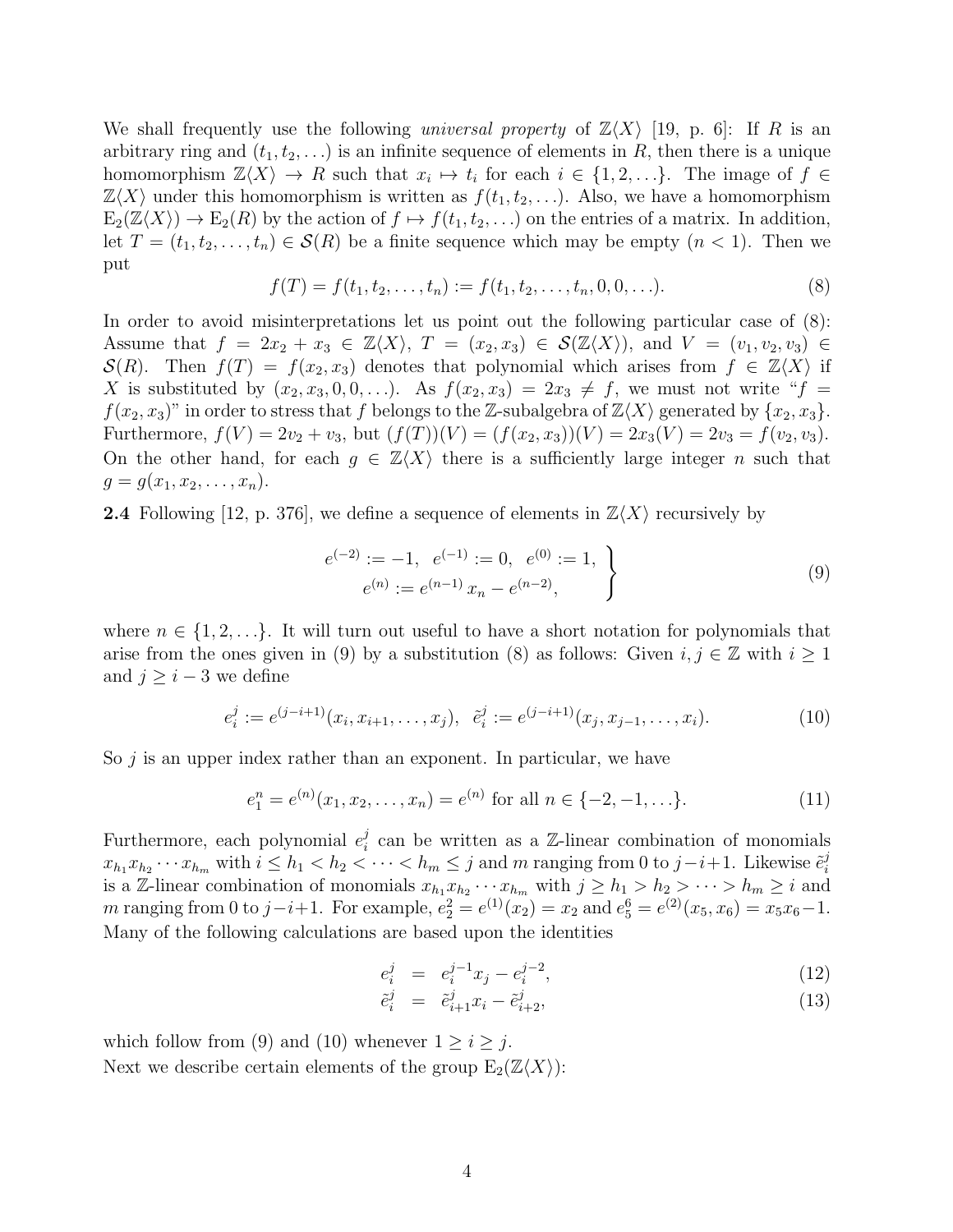**Lemma 2.5** *If*  $(x_1, x_2, \ldots, x_n) \in \mathcal{S}(\mathbb{Z}\langle X \rangle)$  *then* 

$$
E(x_1, x_2, \dots, x_n) = \begin{pmatrix} e_1^n & e_1^{n-1} \\ -e_2^n & -e_2^{n-1} \end{pmatrix}, \tag{14}
$$

$$
E(x_1, x_2, \dots, x_n)^{-1} = \begin{pmatrix} -\tilde{e}_2^{n-1} & -\tilde{e}_1^{n-1} \\ \tilde{e}_2^n & \tilde{e}_1^n \end{pmatrix}.
$$
 (15)

Proof: Clearly, for  $n = 0$  we have  $E() = I$ , the identity in  $E_2(\mathbb{Z}\langle X\rangle)$ . Now (14) follows easily by induction ([12, p. 376]), since for  $n \geq 1$  we infer from the induction hypothesis and (12) that

$$
E(x_1, x_2, \dots, x_n) = \begin{pmatrix} e_1^{n-1} & e_1^{n-2} \\ -e_2^{n-1} & -e_2^{n-2} \end{pmatrix} \cdot \begin{pmatrix} x_n & 1 \\ -1 & 0 \end{pmatrix} = \begin{pmatrix} e_1^n & e_1^{n-1} \\ -e_2^n & -e_2^{n-1} \end{pmatrix}.
$$

The proof of (15) runs in a similar manner taking into account the first part of equation (5), (13), and  $E(x_1, x_2, \ldots, x_n)^{-1} = E(x_2, x_3, \ldots, x_n)^{-1} \cdot E(x_1)^{-1}$ .

**2.6** We obtain the recursion  $e_1^n = x_1e_2^n - e_3^n$  for  $n \in \{1, 2, ...\}$  from the  $(1, 1)$ -entry of the matrix equation  $E(x_1, x_2, \ldots, x_n) = E(x_1) \cdot E(x_2, x_3, \ldots, x_n)$  together with (14). This yields

$$
e_i^j = x_i e_{i+1}^j - e_{i+2}^j, \tag{16}
$$

$$
\tilde{e}_i^j = x_j \tilde{e}_i^{j-1} - \tilde{e}_i^{j-2}, \tag{17}
$$

for  $1 \geq i \geq j$  as counterparts of (12) and (13); cf. [12, p. 376].

2.7 We now return to an arbitrary ring R. For each  $T = (t_1, t_2, \ldots, t_n) \in \mathcal{S}(R)$  there is the homomorphism  $\mathbb{Z}\langle X\rangle \to R : f \to f(T)$ ; see (8). So we can transfer our calculations from  $\mathbb{Z}\langle X\rangle$  to R and from  $E_2(\mathbb{Z}\langle X\rangle)$  to  $E_2(R)$ . For example, (12) yields

$$
e_1^n(T) = e_1^{n-1}(T)t_n - e_1^{n-2}(T) = e_1^{n-1}(t_1, t_2, \dots, t_{n-1})t_n - e_1^{n-2}(t_1, t_2, \dots, t_{n-2}).
$$

whereas (16) gives

$$
e_1^n(T) = t_1 e_2^n(T) - e_3^n(T) = t_1 e_1^{n-1}(t_2, t_3, \dots, t_n) - e_1^{n-2}(t_3, t_4, \dots, t_n).
$$

Observe that there are numerous ways to rewrite such identities, since we may also add irrelevant ring elements. E.g.,  $e_1^n(T) = e_2^{n+1}(s,T)$  and  $e_1^n(T) = e_1^n(T,v)$  for all  $s, v \in R$ . It has been pointed out in [1, Lemma 1.5] that  $e_1^3(t_1, t_2, t_3) = t_1t_2t_3 - t_3 - t_1 \in R^*$  implies  $\tilde{e}_1^3(t_1, t_2, t_3) = t_3 t_2 t_1 - t_1 - t_3 \in R^*$  for all  $(t_1, t_2, t_3) \in R^3$ . The following result is a generalization of this, but we give a completely different proof using the group  $E_2(R)$ :

**Proposition 2.8** Let  $T \in R^n$ ,  $n \ge 0$ . Then  $e_1^n(T) \in R^*$  implies  $\tilde{e}_1^n(T) \in R^*$ .

*Proof:* This is obvious for  $n = 0$ . So let  $n \ge 1$ . Since  $e_1^n(T) \in R^*$ , there are elements  $s, v \in R$ such that

$$
0 = se_1^n(T) - e_2^n(T) = se_2^{n+1}(s,T) - e_3^{n+1}(s,T) = e_1^{n+1}(s,T) = e_1^{n+1}(s,T,v),
$$
  
\n
$$
0 = e_1^n(T)v - e_1^{n-1}(T) = e_1^n(T,v)v - e_1^{n-1}(T,v) = e_1^{n+1}(T,v) = e_2^{n+2}(s,T,v),
$$

where we used (16) and (12). We read off from (14) and  $e_2^{n+1}(s,T,v) = e_1^n(T)$  that

$$
E(s,T,v) = diag(e_1^{n+2}(s,T,v), -e_1^n(T)).
$$

The inverse of this matrix is diagonal, too, and by (15) its (1, 1)-entry equals  $-\tilde{e}^{n+1}_2(s,T,v)$  =  $-\tilde{e}_1^n(T)$ , which is therefore a unit.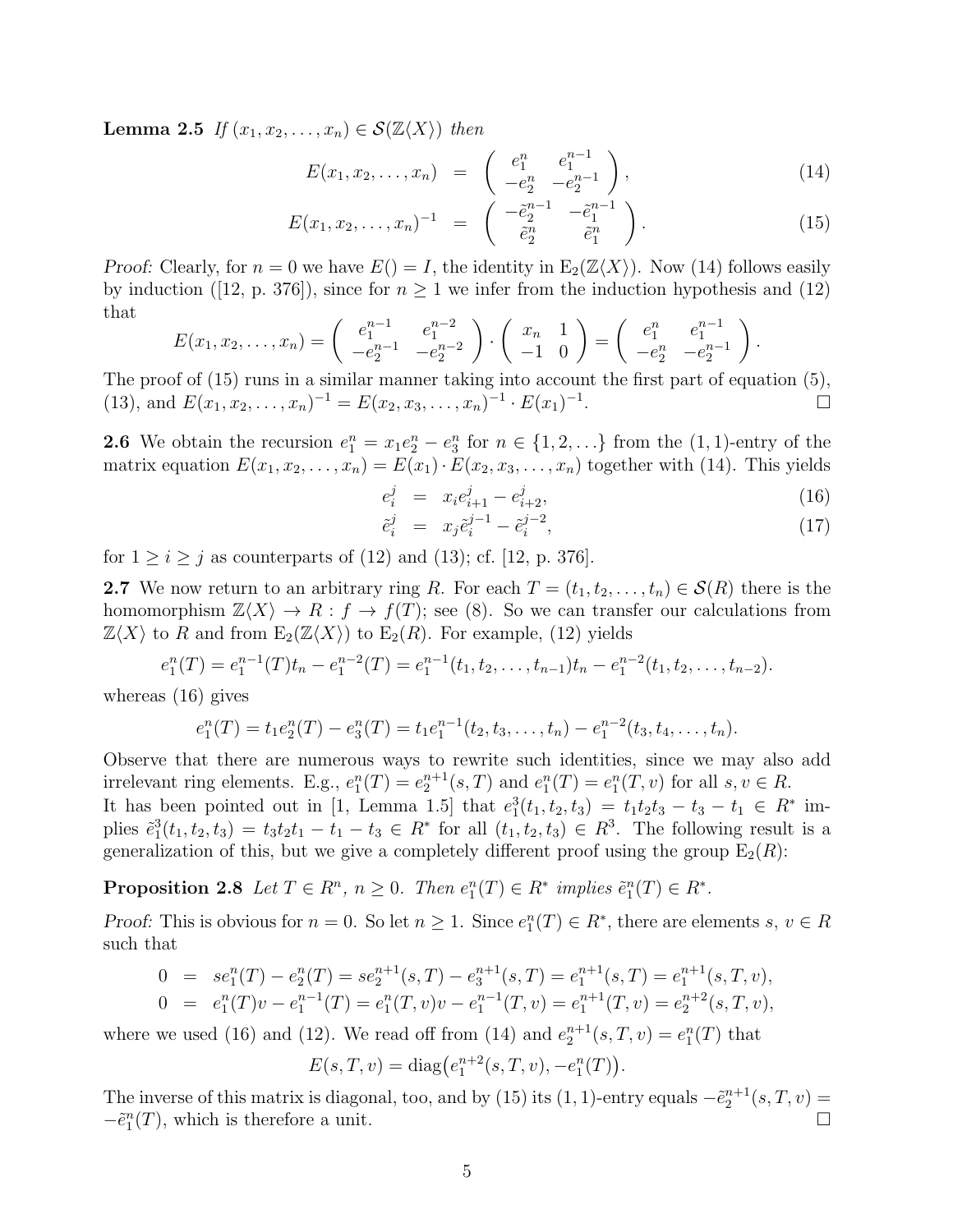### 3 Jordan homomorphisms

**3.1** Let R and R' be rings. We recall that a mapping  $\alpha : R \to R'$  is called *Jordan homomorphism* if

$$
(a+b)^{\alpha} = a^{\alpha} + b^{\alpha}, \ \ 1^{\alpha} = 1', \ \ (aba)^{\alpha} = a^{\alpha}b^{\alpha}a^{\alpha} \quad \text{for all } a, b \in R. \tag{18}
$$

See, among others, [17, p. 2] or [15, p. 832]. For such an  $\alpha$  and an  $a \in \mathbb{R}^*$  the equation  $1' = (aa^{-2}a)^{\alpha} = a^{\alpha}(a^{-2})^{\alpha}a^{\alpha}$  shows that  $a^{\alpha} \in R^{*^*}$ . Also,  $a^{\alpha} = (aa^{-1}a)^{\alpha} = a^{\alpha}(a^{-1})^{\alpha}a^{\alpha}$  implies  $(a^{-1})^{\alpha} = (a^{\alpha})^{-1}$  for all  $a \in \mathbb{R}^*$ . We say that  $\alpha$  is *proper* if it is neither a homomorphism nor an antihomomorphism.

In general a Jordan homomorphism is not multiplicative, but on certain expressions, like aba in (18), it acts "like a ring homomorphism". In order to generalize this we pass to the free Z-algebra  $\mathbb{Z}\langle X\rangle$ . We say that  $f \in \mathbb{Z}\langle X\rangle$  is a *polynomial with Jordan property*, or a *J-polynomial* for short, if  $f(T)^{\alpha} = f(T^{\alpha})$  holds for every Jordan homomorphism  $\alpha : R \to R'$ between arbitrary rings R and R' and every (finite or infinite) sequence T in R.

**Examples 3.2** Clearly, 1,  $x_i$ , and  $x_ix_jx_i$  are J-polynomials for all  $i, j \in \{1, 2, \ldots\}$ . The set of all J-polynomials forms a Z-submodule of  $\mathbb{Z}\langle X\rangle$ . Furthermore, suppose that G is a (finite or infinite) sequence of J-polynomials and that  $f$  is a J-polynomial. Then it is easily seen that also  $f(G)$  has the Jordan property. In particular we obtain the J-polynomials

$$
x_1^2 = x_1 1x_1,
$$
  
\n
$$
x_1x_2 + x_2x_1 = (x_1 + x_2)^2 - x_1^2 - x_2^2,
$$
  
\n
$$
x_1x_2x_3 + x_3x_2x_1 = (x_1 + x_3)x_2(x_1 + x_3) - x_1x_2x_1 - x_3x_2x_3.
$$

Next we give two infinite families of J-polynomials.

**Proposition 3.3** Let  $n \in \{-1, 0, \ldots\}$ . Then  $e_1^n \tilde{e}_1^{n-1}$  is a polynomial with Jordan property.

Proof: We proceed by induction observing that  $e_1^{-1} \tilde{e}_1^{-2} = 0$ ,  $e_1^0 \tilde{e}_1^{-1} = 0$ , and  $e_1^1 \tilde{e}_1^0 = x_1$  are J-polynomials. Letting  $n \geq 2$  we infer from the induction hypothesis and an appropriate substitution that

$$
e_i^n \tilde{e}_i^{n-1} = e_1^{n-i+1}(x_i, x_{i+1}, \dots, x_n) \tilde{e}_1^{n-i}(x_i, x_{i+1}, \dots, x_{n-1})
$$
\n(19)

is a J-polynomial for  $i \in \{2,3\}$ . The keys for the following calculations are formula (16) and formula (13). So we get

$$
e_1^n \tilde{e}_1^{n-1} = (x_1 e_2^n - e_3^n)(\tilde{e}_2^{n-1} x_1 - \tilde{e}_3^{n-1})
$$
  
= 
$$
\underbrace{x_1 (e_2^n \tilde{e}_2^{n-1}) x_1 + e_3^n \tilde{e}_3^{n-1}}_{=: f_1} - (x_1 e_2^n \tilde{e}_3^{n-1} + e_3^n \tilde{e}_2^{n-1} x_1)
$$

where, by (19) and the examples given in 3.2,  $f_1$  is a J-polynomial. Similarly, if  $n \geq 3$  then

$$
x_1e_2^n\tilde{e}_3^{n-1} + e_3^n\tilde{e}_2^{n-1}x_1 = \underbrace{x_1x_2(e_3^n\tilde{e}_3^{n-1}) + (e_3^n\tilde{e}_3^{n-1})x_2x_1}_{=:f_2} - (x_1e_4^n\tilde{e}_3^{n-1} + e_3^n\tilde{e}_4^{n-1}x_1)
$$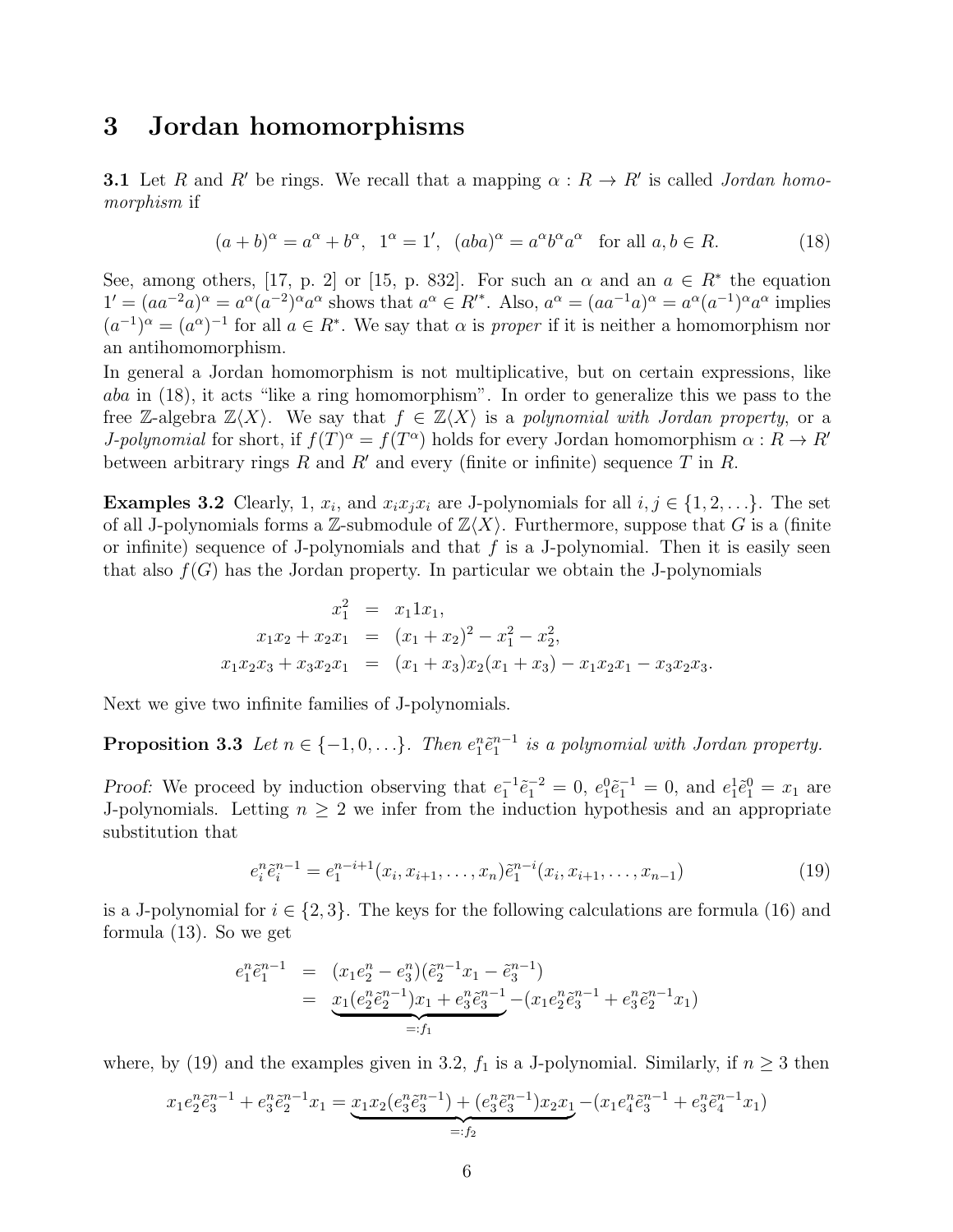with a J-polynomial  $f_2$ . Also, for  $n \geq 4$  we get

$$
x_1 e_4^n \tilde{e}_3^{n-1} + e_3^n \tilde{e}_4^{n-1} x_1 = \underbrace{x_1 (e_4^n \tilde{e}_4^{n-1}) x_3 + x_3 (e_4^n \tilde{e}_4^{n-1}) x_1}_{=: f_3} - (x_1 e_4^n \tilde{e}_5^{n-1} + e_5^n \tilde{e}_4^{n-1} x_1).
$$

with a J-polynomial  $f_3$ . Proceeding in this way we arrive either at

$$
f_{n-1} - (x_1 e_{n+1}^n \tilde{e}_n^{n-1} + e_n^n \tilde{e}_{n+1}^{n-1} x_1) = f_{n-1} - (x_1 \cdot 1 \cdot 1 + x_n \cdot 0 \cdot x_1),
$$

when  $n$  is odd, or at

$$
f_{n-1} - (x_1 e_n^n \tilde{e}_{n+1}^{n-1} + e_{n+1}^n \tilde{e}_n^{n-1} x_1) = f_{n-1} - (x_1 \cdot x_n \cdot 0 + 1 \cdot 1 \cdot x_1),
$$

when *n* is even. But  $x_1$  is a J-polynomial, whence the assertion follows.

**Proposition 3.4** Let  $n \in \{-2, -1, \ldots\}$ . Then  $e_1^n \tilde{e}_1^n$  is a polynomial with Jordan property.

Proof: This is clear when  $n < 0$ . If  $n \geq 0$  then we infer from the  $(1, 2)$ -entry of  $E(x_1, x_2, \ldots, x_n) \cdot E(x_1, x_2, \ldots, x_n)^{-1} = I$  and Lemma 2.5 that

$$
-e_1^n \tilde{e}_1^{n-1} + e_1^{n-1} \tilde{e}_1^n = 0.
$$

Hence  $e_1^{n+1}\tilde{e}_1^n = e_1^n x_{n+1}\tilde{e}_1^n - e_1^n x_{n+1}\tilde{e}_1^n - e_1^n \tilde{e}_1^{n-1}$ , where we used (12) and the equation above. So

$$
e_1^nx_{n+1}\tilde{e}_1^n=e_1^{n+1}\tilde{e}_1^n+e_1^n\tilde{e}_1^{n-1},
$$

and Proposition 3.3 yields that  $e_1^n x_{n+1} \tilde{e}_1^n$  is a J-polynomial. This property remains unaltered if we substitute  $x_{n+1}$  by 1.

Our next result generalizes [21, Lemma 1.2] and is based upon the previous propositions. It will be the backbone of many considerations. The theorem says that if certain entries of a matrix  $E(T)$  are of a particular form, then so are the corresponding entries in  $E(T^{\alpha})$ .

**Theorem 3.5** Let  $\alpha : R \to R'$  be a Jordan homomorphism and let  $T \in R^n$ ,  $n \geq 0$ . Then *the following holds:*

- (a)  $e_1^n(T) \in R^*$  implies  $e_1^n(T^{\alpha}) \in R'^*$ .
- (b) If  $e_1^n(T) \in R^*$  and  $e_1^{n-1}(T) = 0$  then  $e_1^{n-1}(T^{\alpha}) = 0'$ .

Proof: (a) We deduce from Proposition 2.8 that  $\tilde{e}_1^n(T) \in R^*$ . Proposition 3.4 and  $R^{*\alpha} \subseteq R'^*$ establish that

$$
e_1^n(T^{\alpha})\tilde{e}_1^n(T^{\alpha}) = (e_1^n \tilde{e}_1^n)(T^{\alpha}) = ((e_1^n \tilde{e}_1^n)(T))^{\alpha} = (e_1^n(T)\tilde{e}_1^n(T))^{\alpha} \in R^*.
$$

So  $e_1^n(T^\alpha)$  is right invertible. Let  $\overline{T}$  be the finite sequence  $T$  written in reverse order. Then

$$
\tilde{e}_1^n(T^{\alpha})e_1^n(T^{\alpha}) = e_1^n(\tilde{T}^{\alpha})\tilde{e}_1^n(\tilde{T}^{\alpha}) = (e_1^n(\tilde{T})\tilde{e}_1^n(\tilde{T}))^{\alpha} = (\tilde{e}_1^n(T)e_1^n(T))^{\alpha} \in R^*,
$$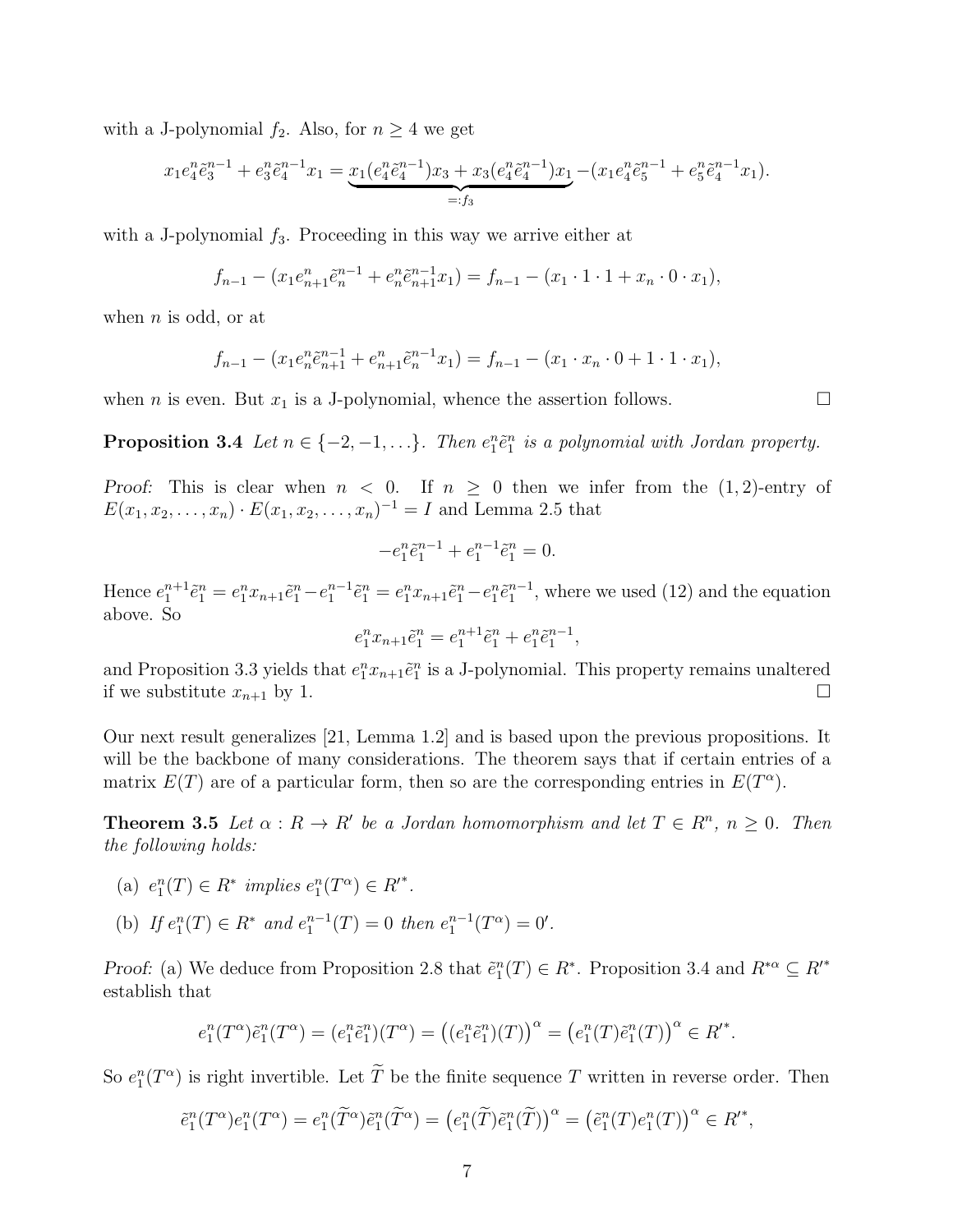where we used the equation from above in the second step. Hence  $e_1^n(T^{\alpha})$  is also left invertible. (b) We read off from (12) the identity

$$
e_1^{n+1}(x_1, x_2, \dots, x_n, 1) = e_1^n \cdot 1 - e_1^{n-1}.
$$
\n(20)

So  $e_1^{n-1}(T) = 0$  implies  $e_1^{n+1}(T, 1) = e_1^n(T)$ , whereas  $\tilde{e}_1^n(T, 1) = \tilde{e}_1^n(T)$  holds trivially. Since  $e_1^{n+1} \tilde{e}_1^n$  and  $e_1^n \tilde{e}_1^n$  are J-polynomials by Proposition 3.3 and Proposition 3.4, we obtain that

$$
e_1^{n+1}(T^{\alpha}, 1')\tilde{e}_1^n(T^{\alpha}, 1') = (e_1^{n+1}\tilde{e}_1^n)(T^{\alpha}, 1') = ((e_1^{n+1}\tilde{e}_1^n)(T, 1))^{\alpha}
$$
  
= 
$$
(e_1^n(T)\tilde{e}_1^n(T))^{\alpha} = e_1^n(T^{\alpha})\tilde{e}_1^n(T^{\alpha}).
$$

Now Proposition 2.8 and (a) allow to cancel the unit  $\tilde{e}_1^n(T^{\alpha}, 1') = \tilde{e}_1^n(T^{\alpha})$ . Hence (20) forces that  $e_1^{n-1}(T^{\alpha})=0'$ .

We are now in a position to show our first main result.

**Theorem 3.6** Let  $\alpha: R \to R'$  be a Jordan homomorphism and denote by  $R''$  the subring of  $R'$  generated by  $R^{\alpha}$ . Then the following statements are true:

- (a) If  $T \in \mathcal{S}(R)$  then  $E(T) \in H$  implies  $E(T^{\alpha}) \in H''$ , where H and H'' denote the centres *of*  $E_2(R)$  *and*  $E_2(R'')$ *, respectively.*
- (b) *The set*

$$
N_{\alpha} := \{ E(T^{\alpha}) \mid T \in \mathcal{S}(R) \text{ and } E(T) = I \}
$$
\n
$$
(21)
$$

*is contained in*  $H''$ .

(c)  $N_{\alpha}$  *is a normal subgroup of*  $E_2(R'')$ *. Furthermore, the mapping* 

$$
\alpha_{\mathcal{E}} : \mathcal{E}_2(R) \to \mathcal{E}_2(R'')/N_\alpha : E(T) \mapsto N_\alpha \cdot E(T^\alpha), \tag{22}
$$

*where*  $T \in \mathcal{S}(R)$ *, is a well defined homomorphism of groups.* 

Proof: (a) Let  $T \in \mathbb{R}^n$  be a sequence such that  $E(T) \in H$ . So, by (7), there is an  $a \in Z(\mathbb{R})^*$ with  $E(T) = \text{diag}(a, a)$ . Put  $\begin{bmatrix} a' & b' \\ c' & d' \end{bmatrix}$  $\begin{bmatrix} a' & b' \\ c' & d' \end{bmatrix} := E(T^{\alpha})$ . By virtue of (14), all entries of this matrix are in R''. The first row of  $E(T)$  is  $(e_1^n(T), e_1^{n-1}(T)) = (a, 0)$ . We infer from Theorem 3.5 that a' is a unit and that  $b' = 0'$ . Next choose any  $s \in R$  and let  $S := (s, T, 0, -s, 0)$ . By (5),

$$
E(S) = E(s)E(T)E(s)^{-1} = E(T) = diag(a, a),
$$
\n(23)

$$
E(S^{\alpha}) = E(s^{\alpha})E(T^{\alpha})E(s^{\alpha})^{-1} = \begin{pmatrix} d' & d's^{\alpha} - s^{\alpha}a' - c' \\ 0' & a' \end{pmatrix}.
$$
 (24)

As before, Theorem 3.5 shows that d' is a unit and that  $d's^{\alpha} - s^{\alpha}a' - c'$  vanishes for all  $s \in R$ . Letting  $s := 0, 1$  yields  $c' = 0'$  and  $a' = d'$ . Hence  $a's^{\alpha} = s^{\alpha} a'$  for all  $s \in R$  and therefore  $a' \in Z(R'')$ . We infer that  $E(T^{\alpha}) \in H''$ .

(b) This is immediate from (a).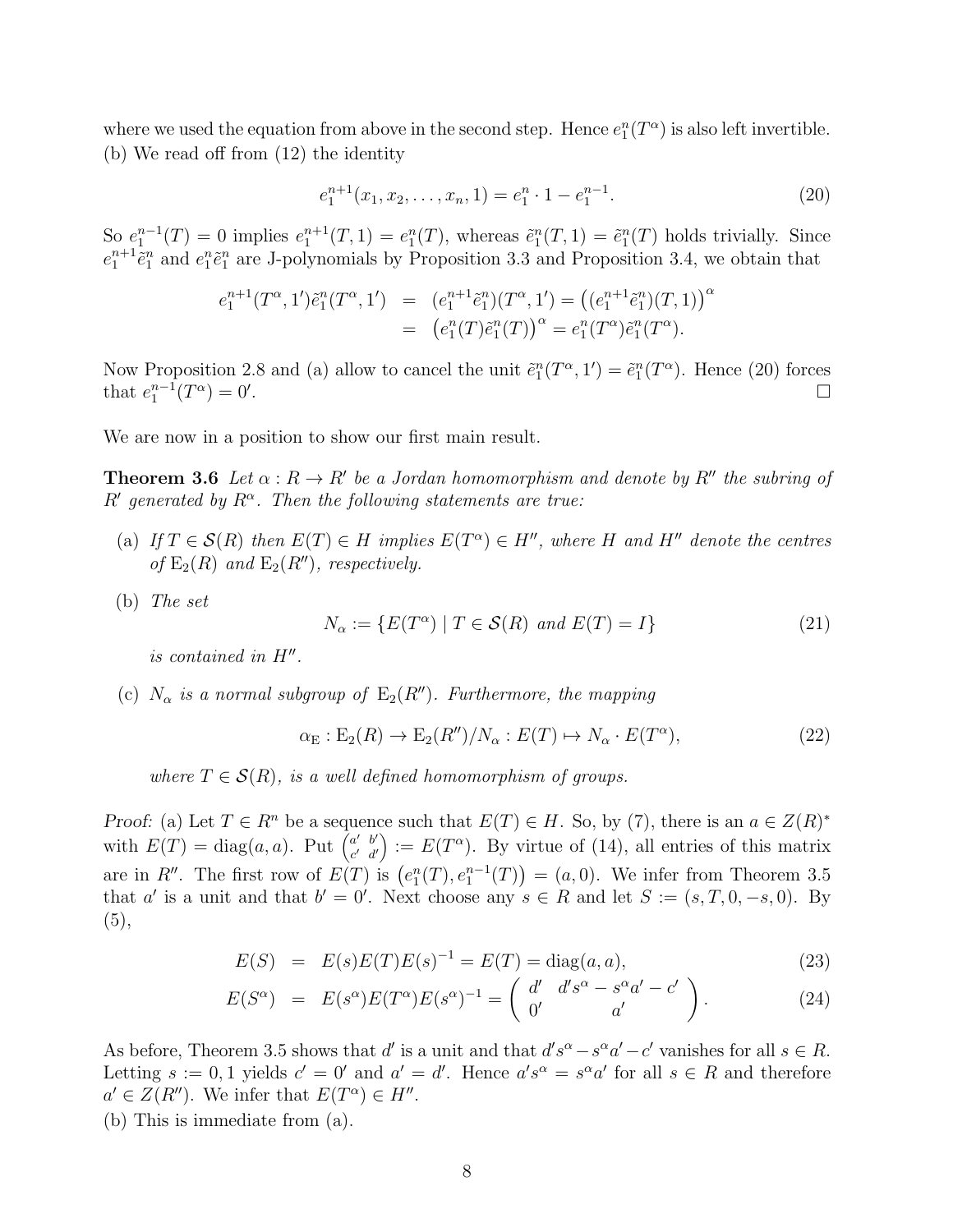(c) First, let us introduce the following notation. Given  $T \in \mathbb{R}^n$ ,  $n \geq 0$ , we define

$$
\widehat{T} := (0, -t_n, 0, 0, -t_{n-1}, 0, \dots, 0, -t_1, 0) \in R^{3n}.
$$
\n(25)

We observe that (5) implies  $E(\widehat{T}) = E(T)^{-1}$ . Also, when (25) is applied accordingly to sequences in  $R'$ , then  $\widehat{T}^{\alpha} = \widehat{T}^{\alpha}$ .

Clearly,  $I' \in N_\alpha$ . Next assume that  $E(T) = E(V)$  for  $T, V \in \mathcal{S}(R)$ . Then  $E(T, \hat{V}) = I$ , and  $E(T^{\alpha})E(V^{\alpha})^{-1} = E(T^{\alpha}, \widehat{V}^{\alpha}) = E(T^{\alpha}, \widehat{V}^{\alpha}) \in N_{\alpha}$ . Hence  $E(T^{\alpha}) \in N_{\alpha} \cdot E(V^{\alpha})$ .

Any two matrices in  $N_{\alpha}$  can be written in the form  $E(T^{\alpha})$ ,  $E(V^{\alpha})$  with  $E(T) = E(V) = I$ . By the above,  $E(T^{\alpha})E(V^{\alpha})^{-1} \in N_{\alpha}$ . So  $N_{\alpha}$  is a subgroup of  $E_2(R'')$  which is normal by (a). Summing up, the mapping  $\alpha_{\rm E}$  is well defined and obviously it is a homomorphism.  $\Box$ 

The reason for introducing the subring R'' in the theorem above is that  $N_{\alpha}$  need not be normal in  $E_2(R')$ ; cf. Example 3.8 (f) below.

Corollary 3.7 *If, under the assumptions of Theorem 3.6, the group*  $N_{\alpha}$  *is trivial, then* 

$$
\alpha_{\mathcal{E}} : \mathcal{E}_2(R) \to \mathcal{E}_2(R'') : E(T) \mapsto E(T^{\alpha}),
$$

*where*  $T \in \mathcal{S}(R)$ *, is a well defined mapping.* 

- **Examples 3.8** (a) Let  $\alpha : R \to R'$  be a homomorphism. Then there is the homomorphism  $\alpha_* : GL_2(R) \to GL_2(R') : M \mapsto M^{\alpha},$  i.e.,  $\alpha$  is applied to each entry of M. Obviously,  $E(t)^{\alpha_*} = E(t^{\alpha})$  for all  $t \in R$ , whence  $N_{\alpha} = \{I'\}$  and  $\alpha_*$  restricts to  $\alpha_{\rm E}: {\rm E}_2(R) \to {\rm E}_2(R'')$ .
	- (b) Let  $\alpha: R \to R'$  be an antihomomorphism. The mapping  $\alpha_{**}: GL_2(R) \to GL_2(R')$ :  $M \mapsto E(0')^{-1}((M^{T})^{\alpha_{*}})^{-1}E(0')$ , where  $M^{T}$  denotes the transpose of M, is a homomorphism. It maps each  $E(t) \in E_2(R)$  to  $E(t^{\alpha})$ . Hence  $N_{\alpha} = \{I'\}$  and  $\alpha_{**}$  restricts to  $\alpha_{E}$ . If R' is commutative then  $M^{\alpha_{**}} = \det(M^{\alpha_*})^{-1} M^{\alpha_*}$  for all  $M \in GL_2(R)$ .
	- (c) Suppose that  $R = \prod_{\lambda \in \Lambda} R_{\lambda}$  is the direct product of rings  $R_{\lambda}$ . Then, up to isomorphism,  $GL_2(R) = \prod_{\lambda \in \Lambda} GL_2(R_{\lambda})$  and  $E_2(R) = \prod_{\lambda \in \Lambda} E_2(R_{\lambda})$ . Similarly, let  $R' = \prod_{\lambda \in \Lambda} R'_{\lambda}$  and let  $\alpha_{\lambda} : R_{\lambda} \to R'_{\lambda}$  be a family of mappings, where each  $\alpha_{\lambda}$ is a homomorphism or antihomomorphism. Then  $\alpha := \prod_{\lambda \in \Lambda} \alpha_{\lambda}$  is in general a proper Jordan homomorphism  $R \to R'$ . Now, by (a) or (b), we can choose at least one homomorphism  $\beta_{\lambda}$  :  $GL_2(R_{\lambda}) \to GL_2(R_{\lambda}')$  which restricts to  $\alpha_{\lambda,E}$ . So  $\beta := \prod_{\lambda \in \Lambda} \beta_{\lambda} : GL_2(R) \to GL_2(R')$  is a homomorphism with  $E(t)^{\beta} = E(t^{\alpha})$  for all  $t \in R$ . Finally, as above,  $N_{\alpha} = \{I'\}$  and  $\beta$  restricts to  $\alpha_{\rm E}$ .
	- (d) The following class of examples is essentially due to A. HERZER [14, 4.2]. Although our assumptions are weaker, Herzer's proofs immediately carry over to our setting. Suppose that D is a commutative ring and let B be a D-algebra with a D-linear homomorphism  $\chi : B \to D$  of rings. Denote by M a left module over D which is endowed with a D-bilinear, alternating, and associative product  $M \times M \rightarrow M$ . Then  $R := B \oplus M$  becomes a D-algebra, if a product is defined by

$$
(b_1 + m_1)(b_2 + m_2) := b_1b_2 + b_1^{\chi}m_2 + b_2^{\chi}m_1 + m_1m_2
$$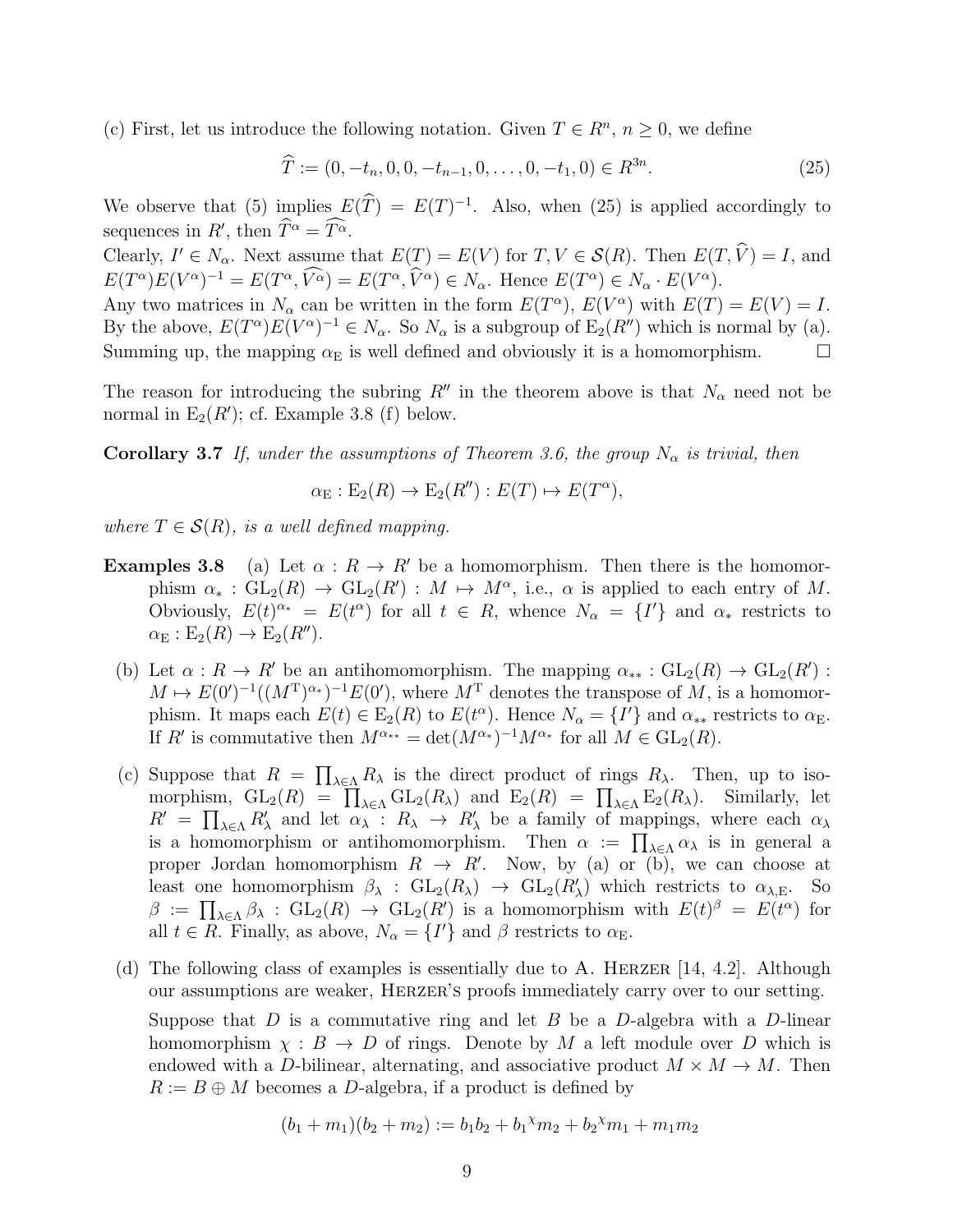for all  $b_1, b_2 \in B$  and  $m_1, m_2 \in M$ . (The commutativity of D guarantees that R is associative.) Assume that  $B'$ ,  $\chi'$ , and  $M'$  are given as above and that  $\alpha_1 : B \to B'$  is a homomorphism or antihomomorphism of D-algebras satisfying  $\chi = \alpha_1 \chi'$ . Also, let  $\alpha_2 : M \to M'$  be an arbitrary D-linear mapping. Then

$$
\alpha: R \to R': b+m \mapsto b^{\alpha_1} + m^{\alpha_2} \ (b \in B, \ m \in M)
$$

is a D-linear Jordan homomorphism.

(e) With the notation introduced in Example (d) let  $B = B'$ ,  $\chi = \chi'$ , and  $M = M' = D^3$ . Write  $(\varepsilon_1, \varepsilon_2, \varepsilon_3)$  for the canonical basis of  $D^3$ . A product on  $D^3$  with the properties mentioned above is given by  $\varepsilon_i^2 = 0$ ,  $\varepsilon_i \varepsilon_j = -\varepsilon_j \varepsilon_i$ ,  $\varepsilon_1 \varepsilon_2 = \varepsilon_3$ ,  $\varepsilon_i \varepsilon_3 = 0$  for all  $i, j \in$  $\{1, 2, 3\}$ . We define a D-linear Jordan automorphism  $\alpha$  of R by  $\alpha_1 = id_B$ , whereas  $\alpha_2$ fixes  $\varepsilon_1$  and interchanges  $\varepsilon_2$  with  $\varepsilon_3$ . Now  $N_\alpha \neq \{I\}$  follows from

$$
E(\varepsilon_1)E(\varepsilon_3)E(-\varepsilon_1)E(-\varepsilon_3) = I,
$$
  
\n
$$
E(\varepsilon_1)E(\varepsilon_2)E(-\varepsilon_1)E(-\varepsilon_2) = \text{diag}(1-\varepsilon_3, 1-\varepsilon_3).
$$

So  $\alpha$  is a proper Jordan automorphism. Also there is no mapping  $E_2(R) \to E_2(R)$ with  $E(T) \mapsto E(T^{\alpha})$  for all  $T \in \mathcal{S}(R)$ .

(f) Let R be given as in Example (e) with  $B = D$  and  $\chi = id_D$ . (Then  $R = D<sup>4</sup>$  is isomorphic to the exterior algebra  $\bigwedge D^2$ .) Furthermore  $\alpha: R \to R$  is defined as in (e), but we reserve the letter R' for the D-algebra of  $(4 \times 4)$ -matrices over D. The right regular representation  $\rho$  of R maps each  $a \in R$  to that  $(4 \times 4)$ -matrix which describes the linear mapping  $R \to R : x \mapsto xa$  in terms of the basis  $(1, \varepsilon_1, \varepsilon_2, \varepsilon_3)$ . The product  $\alpha \rho$  is a Jordan monomorphism, say  $\beta: R \to R'$ . We have  $R'' = R^{\beta} = R^{\rho}$ .

The first row of the  $(4\times4)$ -matrix  $u' := (1-\varepsilon_3)^{\rho} \in R'$  reads  $(1,0,0,-1)$ , since  $1(1-\varepsilon_3)$  =  $1-\varepsilon_3$ . So it is not in the centre of R' and there is a  $(4 \times 4)$ -matrix  $r' \in R'$  that does not commute with u'. A straightforward calculation shows that  $E(r')^{-1}$ diag $(u', u')E(r')$  is not diagonal. On the other hand, all matrices in  $N<sub>\beta</sub>$  are diagonal, since they are in the centre  $H''$  of  $E_2(R'')$ . Example (e) shows that  $diag(u', u') \in N_\beta$ , whence  $N_\beta$  is not normal in  $E_2(R')$ .

(g) With R as in Example (e) let  $\alpha_1 = id_B$ , whereas  $\alpha_2$  is given by  $\varepsilon_1 \mapsto \varepsilon_1$ ,  $\varepsilon_2 \mapsto \varepsilon_2$ , and  $\varepsilon_3 \mapsto 0$ . Then  $R^{\alpha}$  is not a subring of R, since  $\varepsilon_3 = \varepsilon_1^{\alpha} \varepsilon_2^{\alpha}$  is not in the image of  $\alpha$ .

#### 4 The projective line over a ring

**4.1** Consider the free left  $R$ -module  $R^2$ . The *projective line over*  $R$  is the orbit of the free cyclic submodule  $R(1,0)$  under the natural right action of  $GL_2(R)$ . In other words,  $\mathbb{P}(R)$ is the set of all  $p \leq R^2$  such that  $p = R(a, b)$ , where  $(a, b)$  is the first row of an invertible matrix; compare [15, p. 785]. If also  $(c, d)$  is the first row of an invertible matrix, then  $R(a, b) = R(c, d)$  if and only if there is a unit  $u \in R^*$  with  $(c, d) = u(a, b)$  [8, Proposition 2.1].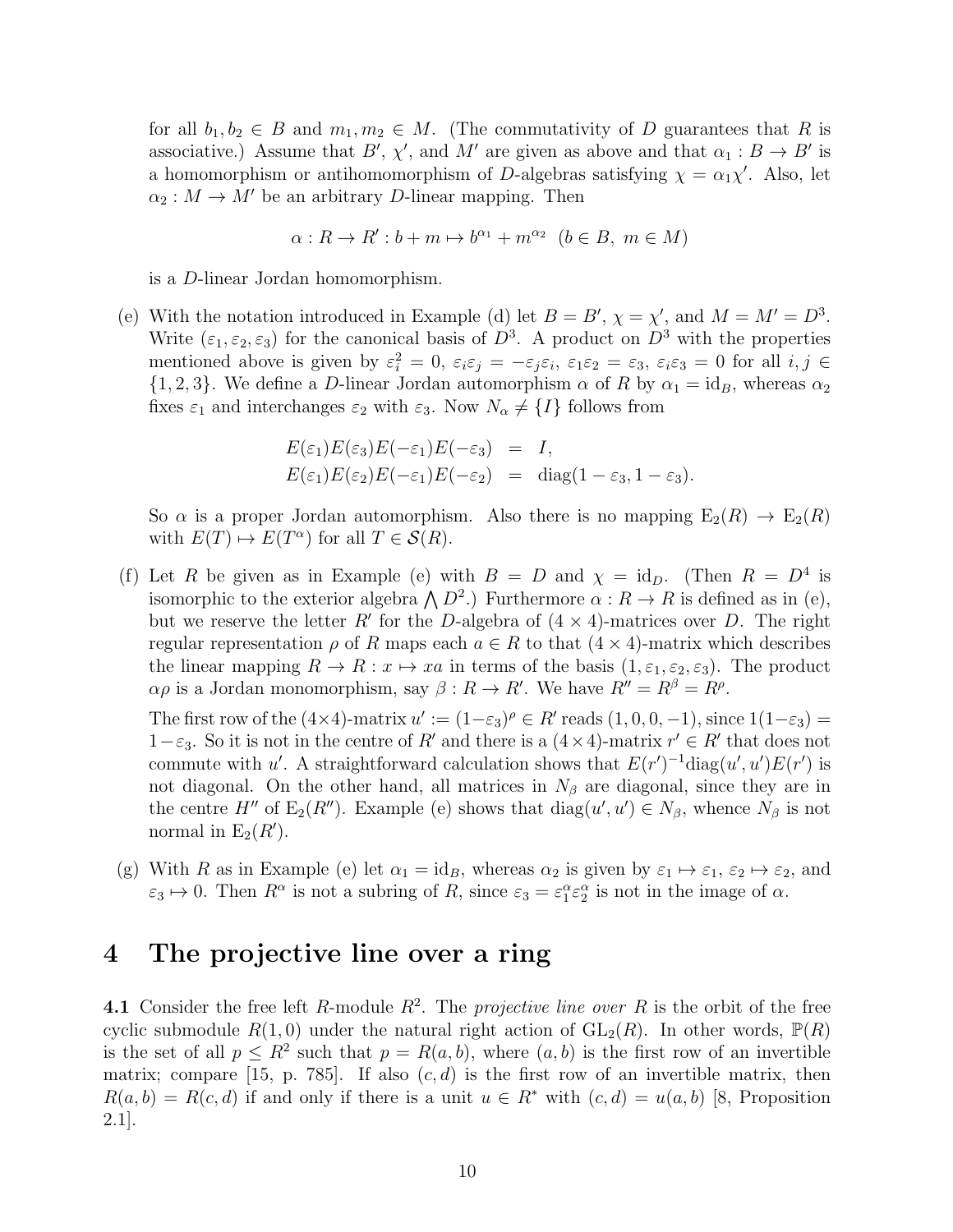Let  $\{(a, b), (c, d)\}\$ be a basis of  $R^2$ . Then the points  $p = R(a, b)$  and  $q = R(c, d)$  are called *distant*. In this case we write  $p \triangle q$ . The vertices of the *distant graph* on  $\mathbb{P}(R)$  are the points of  $\mathbb{P}(R)$ , the edges of this graph are the unordered pairs of distant points. The set  $\mathbb{P}(R)$ can be decomposed into *connected components* (maximal connected subsets of the distant graph); cf. [9, p. 108].

The orbit of  $R(1,0) \in \mathbb{P}(R)$  under the group  $E_2(R)$  is exactly the connected component of  $R(1,0)$  [9, Theorem 3.2]. It will be denoted by C. If a matrix  $E(T) \in E_2(R)$  fixes  $R(1,0)$  and all points  $R(t, 1)$  with  $t \in R$ , then it is easily seen that  $E(T) = \text{diag}(a, a)$  with  $a \in Z(R)^*$ . On the other hand, each such  $E(T)$  fixes all points of  $\mathbb{P}(R)$ . So the kernel of the group action of  $E_2(R)$  on C (or  $\mathbb{P}(R)$ ) is the centre H of  $E_2(R)$ ; cf. (7). As usual, we write  $PE_2(R) := E_2(R)/H$  for the *projective elementary group*.

**Lemma 4.2** *The group*  $E_2(R)$  *acts* 2- $\triangle$ -transitively *on the connected component*  $C \subseteq \mathbb{P}(R)$ *, i.e. transitively on the set of ordered pairs of distant points of* C*.*

Proof: Let  $(p, q)$  be a pair of distant points in C. Since all points of C are in one orbit of  $E_2(R)$ , there exists a matrix in  $E_2(R)$  sending p to  $R(1,0)$  and q to  $q_1 \triangle R(1,0)$ . So  $q_1 = R(t, 1)$  for some  $t \in R$ . Now  $E(0)E(-t)$  fixes  $R(1, 0)$  and takes  $q_1$  to  $R(0, 1)$ .

**4.3** Suppose that  $R''$  is a subring of a ring  $R'$ . As  $GL_2(R'')$  is a subgroup of  $GL_2(R')$ , there is a mapping

$$
\mathbb{P}(R'') \to \mathbb{P}(R') : R''(a'', b'') \mapsto R'(a'', b'')
$$

which is easily seen to be injective. It will be used to identify  $\mathbb{P}(R'')$  with a subset of  $\mathbb{P}(R')$ . We have to distinguish between the connected components  $C''$  and  $C'$  of  $R'(1',0')$  in  $\mathbb{P}(R'')$ and  $\mathbb{P}(R')$ , respectively. Since  $E_2(R'')$  is a subgroup of  $E_2(R')$ , we have  $C'' \subseteq C'$ .

However, unless the centre  $H''$  of  $E_2(R'')$  lies in the centre  $H'$  of  $E_2(R')$ , the group  $PE_2(R'')$ cannot be considered as a subgroup of  $PE_2(R')$ : In general there are two matrices in  $E_2(R'')$ that induce the same transformation on  $C''$ , but distinct transformations on  $C'$ . So we cannot always consider  $PE<sub>2</sub>(R'')$  as a group which acts on  $C'$ .

The reader should keep these remarks in mind with regard to the following theorem, which is our second main result:

**Theorem 4.4** Let  $\alpha: R \to R'$  be a Jordan homomorphism and denote by  $R''$  the subring of  $R'$  generated by  $R^{\alpha}$ . Then the following statements are true.

(a) *The mapping*

$$
\alpha_{\rm PE}: \text{PE}_2(R) \to \text{PE}_2(R''): H \cdot E(T) \mapsto H'' \cdot E(T^{\alpha}), \tag{26}
$$

*where*  $T \in \mathcal{S}(R)$ *, is a well defined homomorphism of groups.* 

(b) *Consider the connected component*  $C \subseteq \mathbb{P}(R)$  *and the connected component*  $C'' \subseteq$  $\mathbb{P}(R'') \subseteq \mathbb{P}(R')$ . Then the mapping

$$
\overline{\alpha}: C \to C'' : R(1,0) \cdot E(T) \mapsto R'(1',0') \cdot E(T^{\alpha}), \tag{27}
$$

*where*  $T \in \mathcal{S}(R)$ *, is well defined.*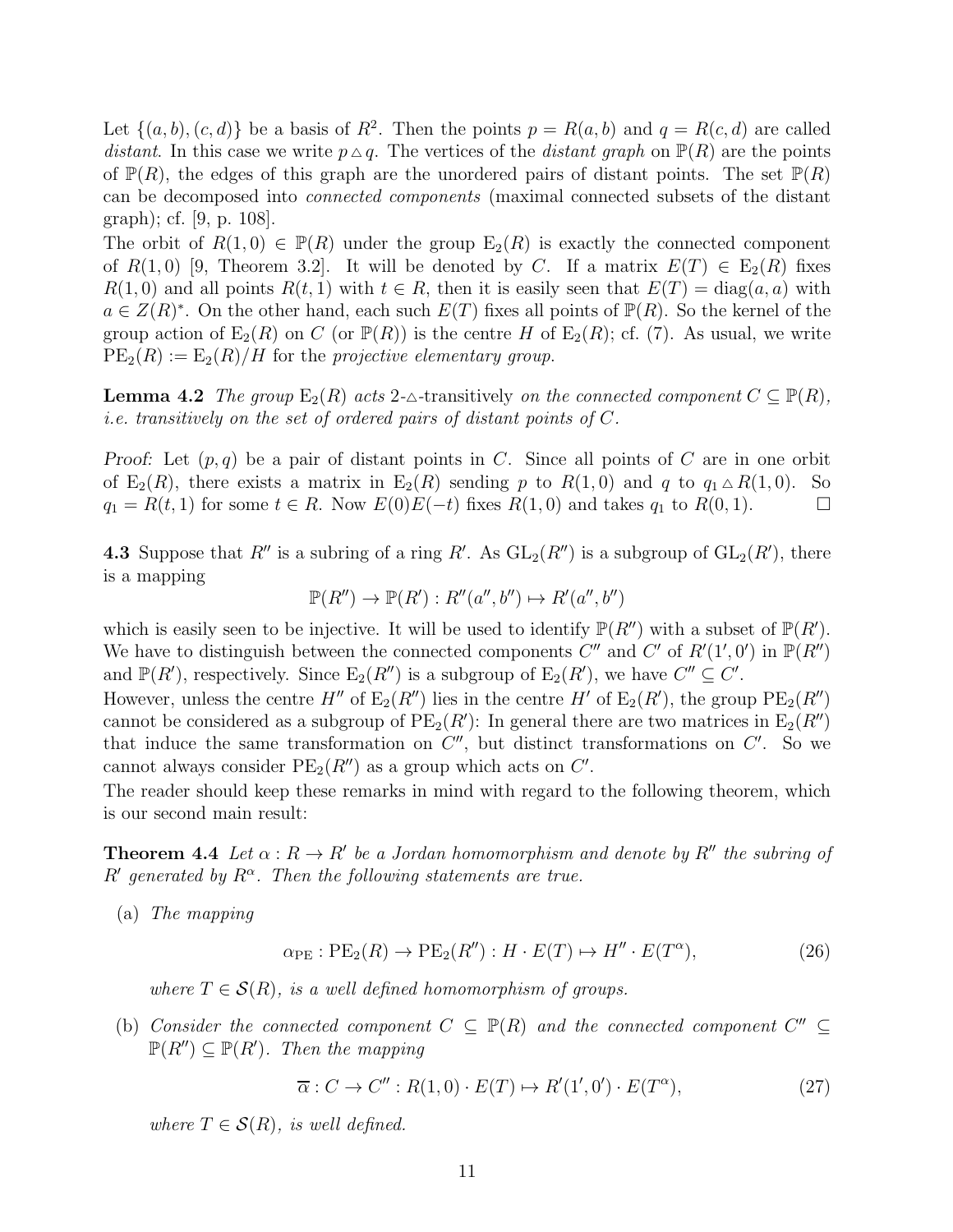(c) *The pair*  $(\alpha_{PE}, \overline{\alpha})$  *is a homomorphism of transformation groups.* 

Proof: (a) By Theorem 3.6 (b),  $N_{\alpha} \subseteq H''$ . So there exists the canonical epimorphism

$$
\eta: \mathcal{E}_2(R'')/N_\alpha \to \big(\mathcal{E}_2(R'')/N_\alpha\big)/(H''/N_\alpha) \cong \mathcal{E}_2(R'')/H''.
$$

We identify its image with  $PE_2(R'')$ . So, by (22), the composition  $\alpha_{\rm E} \eta : E_2(R) \to PE_2(R'')$ is a homomorphism. It follows from Theorem 3.6 (a) that  $H^{\alpha_E} \subseteq H''/N_{\alpha} = \ker \eta$ . Hence  $H \subseteq \text{ker }\alpha_E \eta$  and  $\alpha_{PE}$  is a well defined homomorphism of groups.

(b) We regard  $PE<sub>2</sub>(R)$  and  $PE<sub>2</sub>(R'')$  as transformation groups on the connected components  $C$  and  $C''$ , respectively.

Suppose that a matrix  $E(S)$ ,  $S \in \mathcal{S}(R)$ , fixes  $R(1,0)$ . Thus its first row has the form  $(u,0)$ with  $u \in R^*$ . We infer from Theorem 3.5 that the first row of  $E(S^{\alpha})$  reads  $(u', 0')$  with a unit  $u' \in R''$ . So  $E(S^{\alpha})$  leaves  $R'(1', 0')$  invariant. This means that under  $\alpha_{PE}$  the stabilizer of  $R(1,0)$  is mapped into the stabilizer of  $R'(1',0')$ .

For each point  $p \in C$  there is a sequence  $T \in \mathcal{S}(R)$  such that  $p = R(1,0) \cdot E(T)$ . Also let  $p = R(1,0) \cdot E(V)$  with  $V \in \mathcal{S}(R)$ . So the transformation  $H \cdot E(T)E(V)^{-1} \in \text{PE}_2(R)$  fixes  $R(1,0)$ , whence the transformation  $H'' \cdot E(T^{\alpha})E(V^{\alpha})^{-1} \in PE_2(R'')$  fixes  $R'(1',0')$ . Therefore  $\overline{\alpha}$  is well defined.

(c) By (a) and (b), the diagram

$$
C \xrightarrow{E(T)} C
$$
\n
$$
\overline{\alpha} \qquad \qquad \overline{\alpha} \qquad \qquad \overline{\alpha} \qquad \qquad (28)
$$
\n
$$
C'' \xrightarrow{E(T^{\alpha})} C''
$$

commutes for each  $T \in \mathcal{S}(R)$ , whence the assertion follows.

4.5 For each point  $p \in C$  there is a smallest integer  $n \geq 0$  such that  $p = R(1,0) \cdot E(T)$ with  $T \in R^n$ . In fact, *n* is just the distance of *p* and  $R(1,0)$  in the distant graph [9, formula (10). The supremum of all distances between points of  $C$  is a non-negative integer or ∞. It is called the *diameter* of C. Furthermore, we have  $(1,0) \cdot E(0)^2 = (-1,0)$  and  $(1,0) \cdot E(t) = (1,0) \cdot E(1,t+1)$  for all  $t \in R$ . So if the diameter of C is finite, say d, then it is enough to consider sequences  $T \in \mathbb{R}^m$  with fixed length  $m := \max\{2, d\}$  in order to reach all points of C. By (14), in this case  $\overline{\alpha}$  can be described by the single formula

$$
R(e_1^m(T), e_1^{m-1}(T))^{\overline{\alpha}} = R'(e_1^m(T^{\alpha}), e_1^{m-1}(T^{\alpha})) \text{ with } T \in R^m. \tag{29}
$$

This generalizes [1, Theorem 2.4], where  $m = 2$  and R is a ring of stable rank 2. See also [10, Remark 5.4] for the special case of an antiisomorphism of rings. We shall see in Example 4.11 that there are rings where one needs sequences  $T \in \mathbb{R}^n$  for infinitely many  $n \geq 0$  in order to describe  $\overline{\alpha}$ .

**4.6** Let us state some immediate consequences of Theorem 4.4. If  $(a, b)$  and  $(a', b')$  are the first rows of the matrices  $E(V) \in E_2(R)$  and  $E(V^{\alpha})$ , respectively, then (28) implies that

$$
(R(a,b) \cdot E(T))^{\overline{\alpha}} = R'(a',b') \cdot E(T^{\alpha})
$$
\n(30)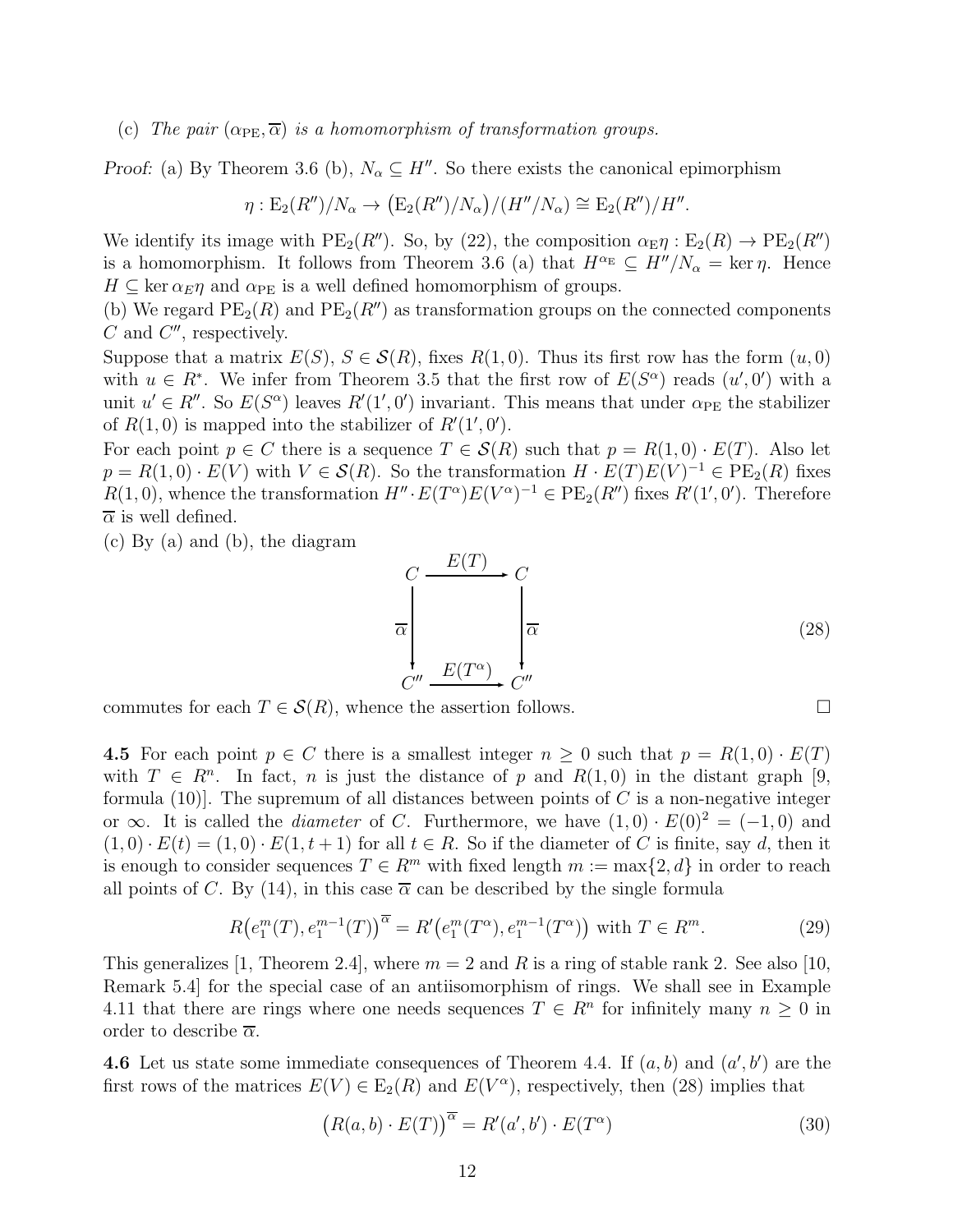for all  $T \in \mathcal{S}(R)$ . Letting  $E(V) = E(0)$  we get  $(a, b) = (0, 1)$  and  $(a', b') = (0', 1')$ . Therefore also the second rows of the matrices  $E(T)$  and  $E(T^{\alpha})$ , with  $T \in \mathcal{S}(R)$ , represent points corresponding under  $\overline{\alpha}$ . We deduce from (27), (30), and (5) that

$$
R(t,1)^{\overline{\alpha}} = (R(1,0) \cdot E(t))^{\overline{\alpha}} = R'(1',0') \cdot E(t^{\alpha}) = R'(t^{\alpha},1'),
$$
\n(31)

$$
R(1,t)^{\overline{\alpha}} = (R(0,1) \cdot E(0,-t,0))^{\overline{\alpha}} = R'(0',1') \cdot E(0',-t^{\alpha},0') = R'(1',t^{\alpha}), \quad (32)
$$

for all  $t \in R$ . In particular,  $\overline{\alpha}$  is indeed an extension of the mapping described in (1). Furthermore,  $\overline{\alpha}$  is a *fundamental mapping*; this means that  $R(1,0)^{\overline{\alpha}} = R'(1',0'), R(0,1)^{\overline{\alpha}} =$  $R'(0', 1'),$  and  $R(1, 1)^{\overline{\alpha}} = R'(1', 1').$ 

If  $R^{\alpha} = R''$  then each point of C'' can be written as  $R'(1', 0') \cdot E(T^{\alpha})$ , whence  $C^{\overline{\alpha}} = C''$ . Similarly, if  $R^{\alpha} = R'$  then  $C^{\overline{\alpha}} = C' = C''$ . If  $\overline{\alpha}$  injective then (31) implies the injectivity of α. Also, if α is bijective then  $\alpha^{-1}: R' \to R$  is a Jordan isomorphism and  $\overline{\alpha^{-1}}$  is easily seen to be the inverse of  $\overline{\alpha}$ . What remains open here is whether or not  $C^{\overline{\alpha}} = C''$  implies that  $R^{\alpha} = R''$  and whether or not  $\overline{\alpha}$  is injective if  $\alpha$  is injective.

**4.7** A mapping  $\mathbb{P}(R) \to \mathbb{P}(R')$  is said to be *harmonic* if it preserves harmonic quadruples or, in other words, if it preserves cross ratio  $-1$  [15, 1.3.5]. If  $(p_0, p_1, p_2, p_3)$  is a harmonic quadruple in  $\mathbb{P}(R)$  then  $p_0, p_1$ , and  $p_i$  are mutually distant for  $i \in \{2, 3\}$ . Furthermore, all four points are mutually distant if and only if  $-1 \neq 1$  in R. Otherwise  $p_2 = p_3$ , whence in this case harmonic mappings do not deserve our interest.

In order to state the next result we have to allow the domain and the codomain of a harmonic mapping to be a subset of a projective line.

**Proposition 4.8** Let  $\alpha : R \to R'$  and  $\overline{\alpha} : C \to C''$  be given as in Theorem 4.4. Then the *following statements are true:*

- (a)  $\overline{\alpha}$  *takes pairs of distant points to pairs of distant points.*
- (b)  $\overline{\alpha}$  *is a harmonic mapping.*

Proof: (a) Let  $(p, q)$  be a pair of distant points in C. By Lemma 4.2, there exists a matrix in  $E_2(R)$  sending p to  $R(1,0)$  and q to  $R(0,1)$ . Clearly, the  $\overline{\alpha}$ -images of  $R(1,0)$  and  $R(0,1)$ are distant and, by (28), the points  $p^{\overline{\alpha}}$  and  $q^{\overline{\alpha}}$  are distant, too.

(b) Suppose that  $p_1, p_2$  are points of  $\mathbb{P}(R)$ . Then  $(R(1, 0), R(0, 1), p_1, p_2)$  is a harmonic quadruple if and only if there is a  $u \in R^*$  with  $p_1 = R(u, 1)$  and  $p_2 = R(-u, 1)$ .

If we are given a harmonic quadruple in  $C$  then, by Lemma 4.2 and  $(28)$ , we may assume without loss of generality that the first two points are  $R(1,0)$  and  $R(0,1)$ . So the remaining two points can be described as above. We deduce from (31) and  $u^{\alpha} \in R'^*$  that under  $\overline{\alpha}$  a harmonic quadruple is obtained.

The first part of Proposition 4.8 implies that

$$
dist(p^{\overline{\alpha}}, q^{\overline{\alpha}}) \leq dist(p, q) \text{ for all } p, q \in C.
$$
 (33)

Here dist $(p, q)$  denotes the distance of two points in the distant graph.

4.9 We turn to following question: If  $C \neq \mathbb{P}(R)$ , how should one extend  $\overline{\alpha}$  to a mapping  $\gamma : \mathbb{P}(R) \to \mathbb{P}(R')$ ? In view of Proposition 4.8 such an extension should at least preserve distant pairs and harmonic quadruples. Here are solutions to this problem.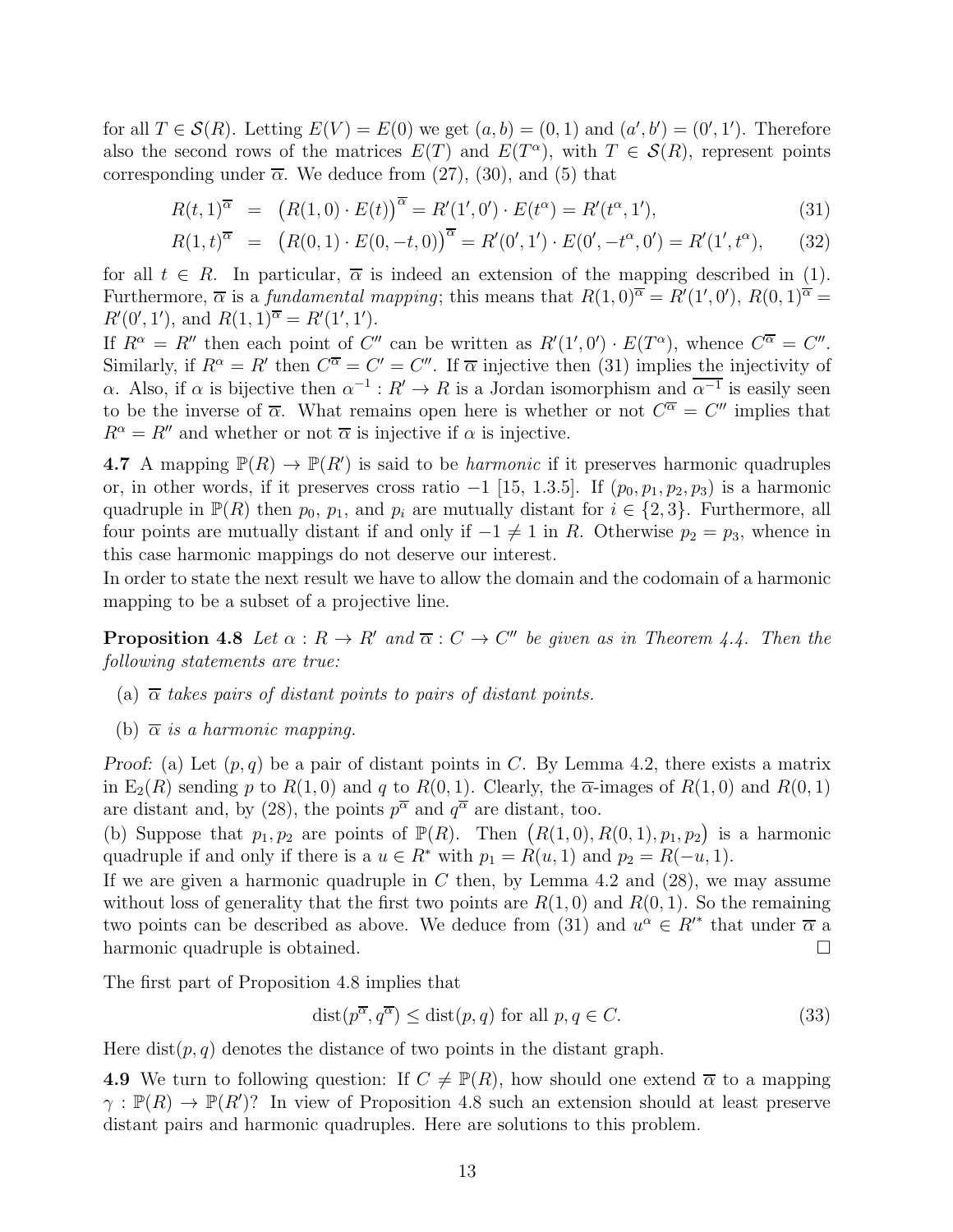- **Examples 4.10** (a) For each connected component  $C_{\mu}$  of  $\mathbb{P}(R)$  other than C choose a matrix  $A_\mu \in GL_2(R)$  such that the first row of  $A_\mu$  represents a point of  $C_\mu$ . Also select a matrix  $A'_{\mu} \in GL_2(R')$ . Then  $A_{\mu}^{-1}$  maps  $C_{\mu}$  onto  $C, \overline{\alpha}$  takes C into  $C'$ , and  $A'_{\mu}$  maps C' into some connected component of  $\mathbb{P}(R')$ . In this way we obtain a solution  $\gamma$  by pasting together all these mappings.
	- (b) In Example (a) the matrices  $A'_{\mu}$  can be chosen at random. Suppose now that there is a homomorphism  $\sigma$ :  $GL_2(R) \to GL_2(R')$  such that  $\sigma$  restricts to  $\alpha_E$  and such that  $\sigma$ takes the stabilizer of  $R(1,0)$  into the stabilizer of  $R'(1',0')$ . Then

$$
\overline{\sigma}: \mathbb{P}(R) \to \mathbb{P}(R'): R(1,0) \cdot M \mapsto R'(1',0') \cdot M^{\sigma} \text{ with } M \in \text{GL}_2(R) \tag{34}
$$

is a well defined extension of  $\overline{\alpha}$  and  $(\sigma, \overline{\sigma})$  is a homomorphism of group actions. The mapping  $\overline{\sigma}$  fits into Example (a) by choosing  $A'_{\mu} = A^{\sigma}_{\mu}$ .

The homomorphisms  $\alpha_*, \alpha_{**}$ , and  $\beta$  which have been introduced in 3.8 (a), (b), and (c), respectively, satisfy the conditions above: A matrix  $M \in GL_2(R)$  stabilizes  $R(1,0)$ if and only if there are elements  $a, d \in R^*$  and  $c \in R$  with  $M = \begin{pmatrix} a & 0 \\ c & d \end{pmatrix}$ . If  $\alpha$  is a homomorphism of rings then the assertion is immediate. Furthermore, in this case we get the well known mapping

$$
\overline{\alpha_*} : \mathbb{P}(R) \to \mathbb{P}(R') : R(a, b) \mapsto R'(a^{\alpha}, b^{\alpha}). \tag{35}
$$

If  $\alpha$  is an antihomomorphism then a straightforward calculation shows

$$
M^{\alpha_{**}} = \begin{pmatrix} (d^{\alpha})^{-1} & 0' \\ (a^{\alpha})^{-1}c^{\alpha}(d^{\alpha})^{-1} & (a^{\alpha})^{-1} \end{pmatrix},
$$

whence the assertion follows also in the remaining cases, cf. also [10, Remark 5.4].

We end this section with an example where  $\mathbb{P}(R)$  has more than one connected component, the connected components of  $\mathbb{P}(R)$  have infinite diameter, and  $\alpha$  is a proper Jordan endomorphism.

Example 4.11 We specify and slightly modify the data of Example 3.8 (e) as follows: Let  $D = K$  be a commutative field, let  $B = K[x, y]$  be the algebra of polynomials in commuting indeterminates x, y over K, and let  $\chi: K[x, y] \to K : f \mapsto f(0, 0)$ . The module  $M = K^3$ and its multiplication remain unchanged. Hence  $R = K[x, y] \oplus K^3$ . Again  $\alpha_1 = id_{K[x, y]}$ , but now  $\alpha_2$  is chosen to be any K-linear mapping with  $\varepsilon_3$  not being an eigenvector. Then  $\alpha$  is a proper K-linear Jordan endomorphism, since  $(\varepsilon_1 \varepsilon_2)^\alpha = \varepsilon_3^\alpha \notin K \varepsilon_3$ , whereas  $\varepsilon_1^\alpha \varepsilon_2^\alpha \in K \varepsilon_3$  and  $\varepsilon_2^{\alpha} \varepsilon_1^{\alpha} \in K \varepsilon_3.$ 

The projection  $\pi: R \to K[x, y]$  is an epimorphism of K-algebras with kernel  $\{0\} \oplus K^3$ . By (35), it gives rise to a mapping  $\overline{\pi_*}: \mathbb{P}(R) \to \mathbb{P}(K[x, y])$  which is surjective [8, Proposition 3.5 (3)]. Under  $\overline{\pi_*}$  the connected component of  $R(1,0)$  is mapped onto the connected component of  $K[x, y](1, 0)$ , since  $\pi_{\text{PE}}$  is a surjection of  $\text{PE}_2(R)$  onto  $\text{PE}_2(K[x, y])$ . The projective line  $\mathbb{P}(K[x, y])$  has more than one connected component and all its connected components have infinite diameter [9, Example 5.7 (c)]. So (33) implies that also  $\mathbb{P}(R)$  has more than one connected component and that  $C \subset \mathbb{P}(R)$  has infinite diameter. By [9, Theorem 3.2 (a)], then all connected components of  $\mathbb{P}(R)$  have infinite diameter.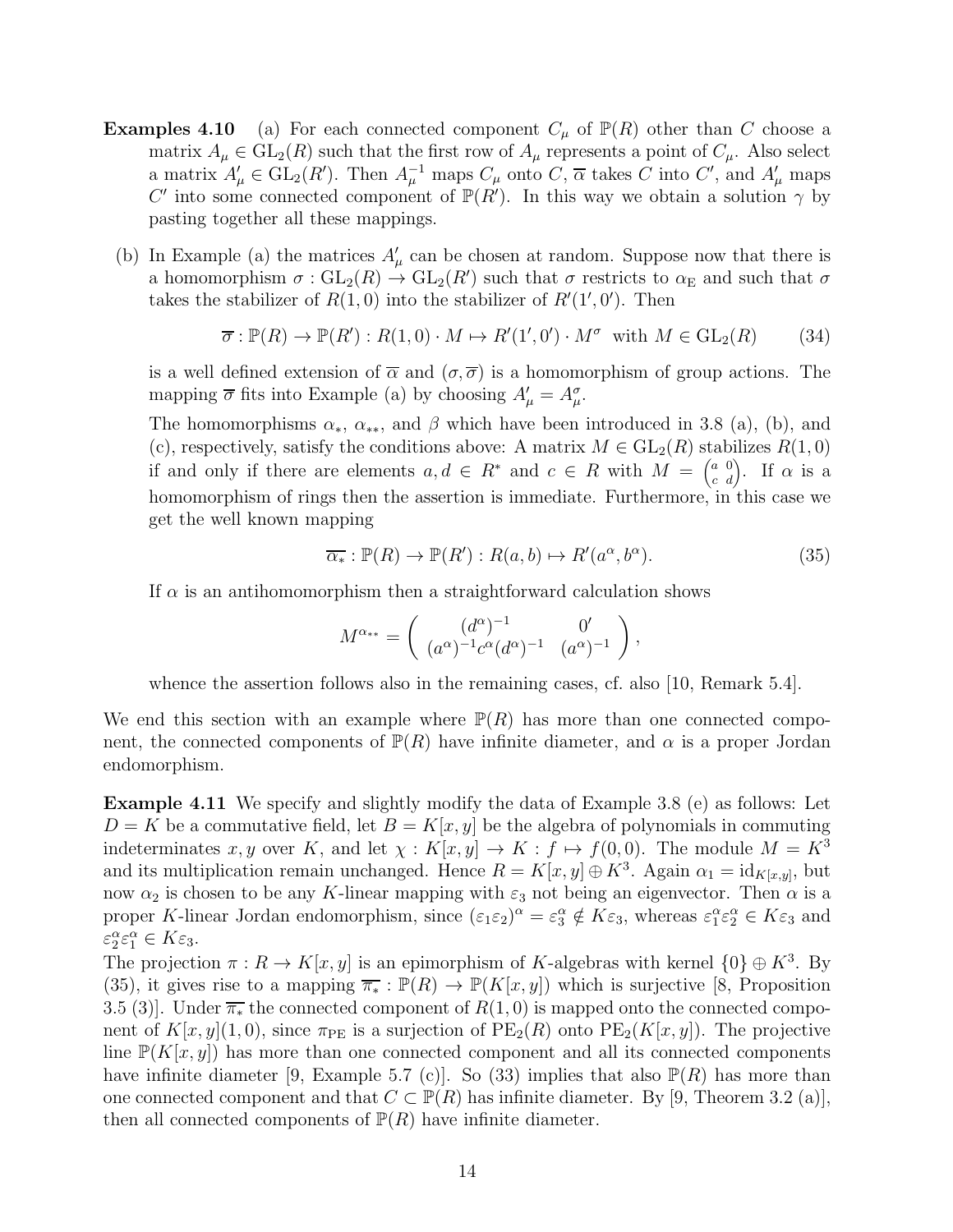### 5 On homomorphisms of chain geometries

5.1 If  $K \subseteq R$  is a (not necessarily commutative) subfield, then the projective line  $\mathbb{P}(K)$  can be identified with a subset of  $\mathbb{P}(R)$ ; cf. 4.3. The orbit of  $\mathbb{P}(K)$  under the group  $GL_2(R)$  is the set of K-chains. It turns  $P(R)$  into a *chain geometry*  $\Sigma(K, R)$ . The following basic properties of chain geometries can be found in [7]: Any three mutually distant points are on at least one K-chain. Two distinct points are distant if and only if they are on a common  $K$ -chain. Therefore each  $K$ -chain is contained in a unique connected component. In contrast to  $[15]$ it is not assumed that K is in the centre of R, whence in [7] we used the term *generalized chain geometry* for what is here called a chain geometry.

We now consider two chain geometries  $\Sigma(K,R)$ ,  $\Sigma(K',R')$  and the mapping (27). The following result is a generalization of [1, Theorem 2.4] and [15, 9.1]:

**Theorem 5.2** Let  $\alpha : R \to R'$  be a Jordan homomorphism. The mapping  $\overline{\alpha} : C \to C''$  maps K-chains into K'-chains if and only if for each  $c \in \mathring{R}^*$  there is a  $u'_c \in \mathring{R}^*$  such that

$$
(Kc)^{\alpha} \subseteq (u_c^{\prime -1} K^{\prime} u_c^{\prime}) c^{\alpha}.
$$
\n(36)

*Proof:* For each  $c \in \mathbb{R}^*$  the point set

$$
\mathcal{D}_c := \{ R(kc, 1) \mid k \in K \} \cup \{ R(1, 0) \}
$$
\n(37)

is a K-chain through  $R(1,0), R(0,1)$ , and  $R(c, 1)$ . The K'-chains passing through  $R'(1',0')$ ,  $R'(0', 1')$ , and  $R'(c^{\alpha}, 1')$  are exactly the sets

$$
\{R\big((u'^{-1}k'u')c^{\alpha},1'\big) \mid k' \in K'\} \cup \{R'(1',0')\} \tag{38}
$$

where  $u'$  ranges in  $R'^*$ .

Suppose that  $\overline{\alpha}$  maps K-chains into K'-chains. So for each  $c \in R^*$  the point set  $\mathcal{D}_c^{\overline{\alpha}}$  is a subset of a K'-chain. Now (31) implies that this chain contains the points  $R'(1', 0'), R'(0', 1'),$ and  $R'(c^{\alpha}, 1')$ , whence it can be written in the form (38) for some  $u'_{c} \in R'^{*}$  depending on c. Applying (31) to each point of (37) shows that condition (36) is satisfied.

Conversely, (36) forces that each K-chain  $\mathcal{D}_c$  given by (37) is mapped into one of the K'chains given by (38). By Lemma 4.2, every K-chain  $\mathcal{D} \subseteq C$  is  $E_2(R)$ -equivalent to some K-chain through  $R(1,0)$  and  $R(0,1)$ . Such a chain has the form

$$
\{R(ka, b) \mid k \in K\} \cup \{R(1, 0)\} \text{ with } a, b \in R^*.
$$

Since diag $(b, b^{-1}) = E(-b)E(-b^{-1})E(-b) \in E_2(R)$ , the chains  $\mathcal D$  and  $\mathcal D_c$ , where  $c := ab$ , are in one orbit of E<sub>2</sub>(R). Now (28) shows that also  $\mathcal{D}^{\overline{\alpha}}$  is a subset of a K'-chain.

Condition (36) reduces to  $(Kc)^{\alpha} \subseteq K'c^{\alpha}$  provided that K' is invariant under all inner automorphisms of  $R'$ . This is the case whenever  $K'$  is in the centre of  $R'$ , but there are also other possibilities [7, Examples 2.5].

5.3 We close with some remarks on a mapping  $\overline{\alpha}$  where  $\alpha$  satisfies the conditions of Theorem 5.2. If  $\mathbb{P}(R) = C$  then  $\overline{\alpha}$  is a *homomorphism of chain geometries*, i.e., K-chains are mapped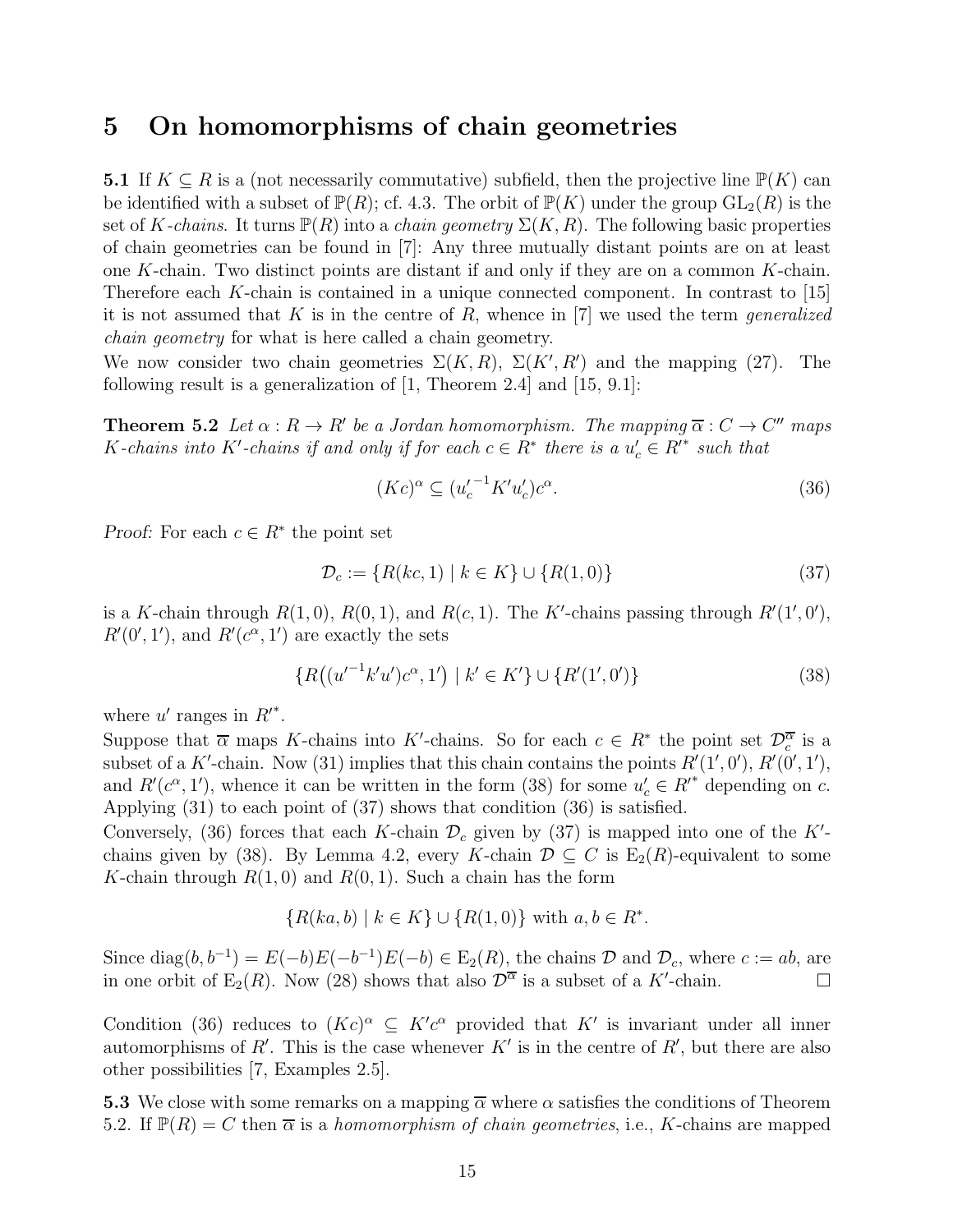into K'-chains. If  $\mathbb{P}(R) \neq C$  then  $\overline{\alpha}$  can be extended to a mapping  $\gamma : \mathbb{P}(R) \to \mathbb{P}(R')$ according to Example 4.10 (a). As the general linear group preserves chains, any such  $\gamma$ is a homomorphism of chain geometries. Explicit examples for this latter case arise from Example 4.11, because all Jordan endomorphisms described there are K-linear and thus fulfil condition (36).

## References

- [1] Bartolone C (1989) Jordan homomorphisms, chain geometries and the fundamental theorem. Abh Math Sem Univ Hamburg 59: 93–99
- [2] Bartolone C, Bartolozzi F (1985) Topics in geometric algebra over rings. In: Kaya R, Plaumann P, Strambach K (eds) Rings and Geometry, pp 353–389. Dordrecht: Reidel
- [3] Bartolone C, Di Franco F (1979) A remark on the projectivities of the projective line over a commutative ring. Math Z 169: 23–29
- [4] Benz W, Samaga H-J, Schaeffer H (1981) Cross ratios and a unifying treatment of von Staudt's notion of reeller Zug. In: Plaumann P, Strambach K (eds) Geometry – von Staudt's Point of View, pp 127–150. Dordrecht: Reidel
- [5] Blunck A (1992) Chain geometries over local alternative algebras. J Geom 44: 33–44
- [6] Blunck A (1994) Chain spaces over Jordan systems. Abh Math Sem Univ Hamburg 64: 33–49
- [7] Blunck A, Havlicek H (2000) Extending the concept of chain geometry. Geom Dedicata 83: 119–130
- [8] Blunck A, Havlicek H (2000) Projective representations I. Projective lines over rings. Abh Math Sem Univ Hamburg 70: 287–299
- [9] Blunck A, Havlicek H (2001) The connected components of the projective line over a ring. Adv Geom 1: 107–117
- [10] Blunck A, Havlicek H (2001) The dual of a chain geometry. J Geom 72: 27–36
- [11] Cirlincione L, Enea MR (1990) Una generalizzazione del birapporto sopra un anello. Rend Circ Mat Palermo (II) 34: 271–280
- [12] Cohn PM (1966) On the structure of the GL<sub>2</sub> of a ring. Inst Hautes Etudes Sci Publ Math 30: 365–413
- [13] Ferrar JC (1981) Cross-ratios in projective and affine planes. In: Plaumann P, Strambach K (eds) Geometry – von Staudt's Point of View, pp 101–125. Dordrecht: Reidel
- [14] Herzer A (1987) On isomorphisms of chain geometries. Note Mat 8: 251–270